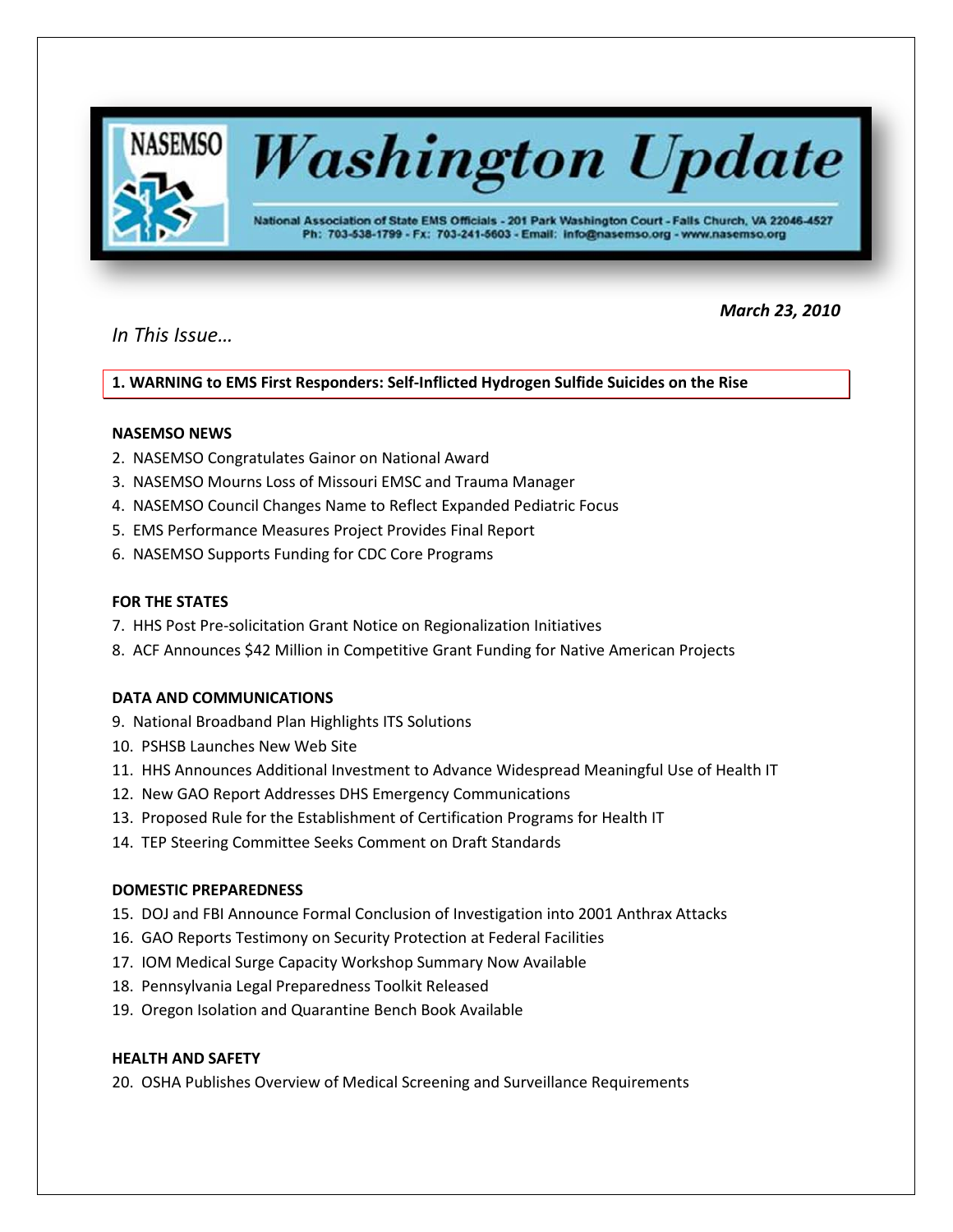NASEMSO Washington Update **2010**

### **HIGHWAY SAFETY (HITS)**

- 21. Safety Coalition Urges Congress to Help Cut Highway Deaths
- 22. Clarus Initiative Provides Promising Tool for Highway Safety
- 23. Traffic Fatalities for 2009 Reach Record Low
- 24. Wyoming Becomes the 20th State to Ban Texting While Driving
- 25. Fatigue Endangers Transportation Workers and Passengers Across All Modes
- 26. EMS Safety Foundation November Webinar Recording and Handout Links Now Available

## **PEDIATRIC EMERGENCY CARE**

- 27. EMSC Releases Targeted Issues Grant Guidance
- 28. State Children's Health Legislation Report Available
- 29. FDA Issues Final Rule on Access/Marketing of Tobacco Products to Youth
- 30. North Carolina EMSC Releases Emergency Care Guidelines for Schools
- 31. Childhood Asthma Treatment: One-Size-Does- NOT- Fit-All
- 32. Warning Issued on Using Sling Carriers for Babies Under 4 Months of Age

## **TRAUMA**

33. New WISQARS Fatal Injury Mapping Module Available

### **FEDERAL PARTNERS**

- 34. GAO Reports Findings on Group Purchasing
- 35. HHS Advisory Group Proposes Safety Data Base
- 36. IOM Hosts Regional Meetings on H1N1 Vaccination Strategies
- 37. New Issue Brief from CDC: Unintentional Drug Poisoning in the United States
- 38. Latest Report on Nation's Health Shows Growing Medical Technology Use
- 39. Nipro Huber Needle Products Recalled
- 40. AFG Grant Workshops Now Available
- 41. Several New Cybersecurity Resources Available from DHS

#### **INDUSTRY NEWS**

- 42. Monroe Named CDC Deputy Director
- 43. NAED Releases New "Accelerator Stuck" Protocol
- 44. 2010 is the International Year of the Nurse
- 45. James Page Collection Launches at UCLA Library

### **INTERESTING ABSTRACTS OR WEBCASTS**

- 46. Comparison of Dopamine and Norepinephrine in the Treatment of Shock
- 47. Glucocorticoids for the Treatment of Anaphylaxis
- 48. Low Yield Seen for Elective Coronary Angiography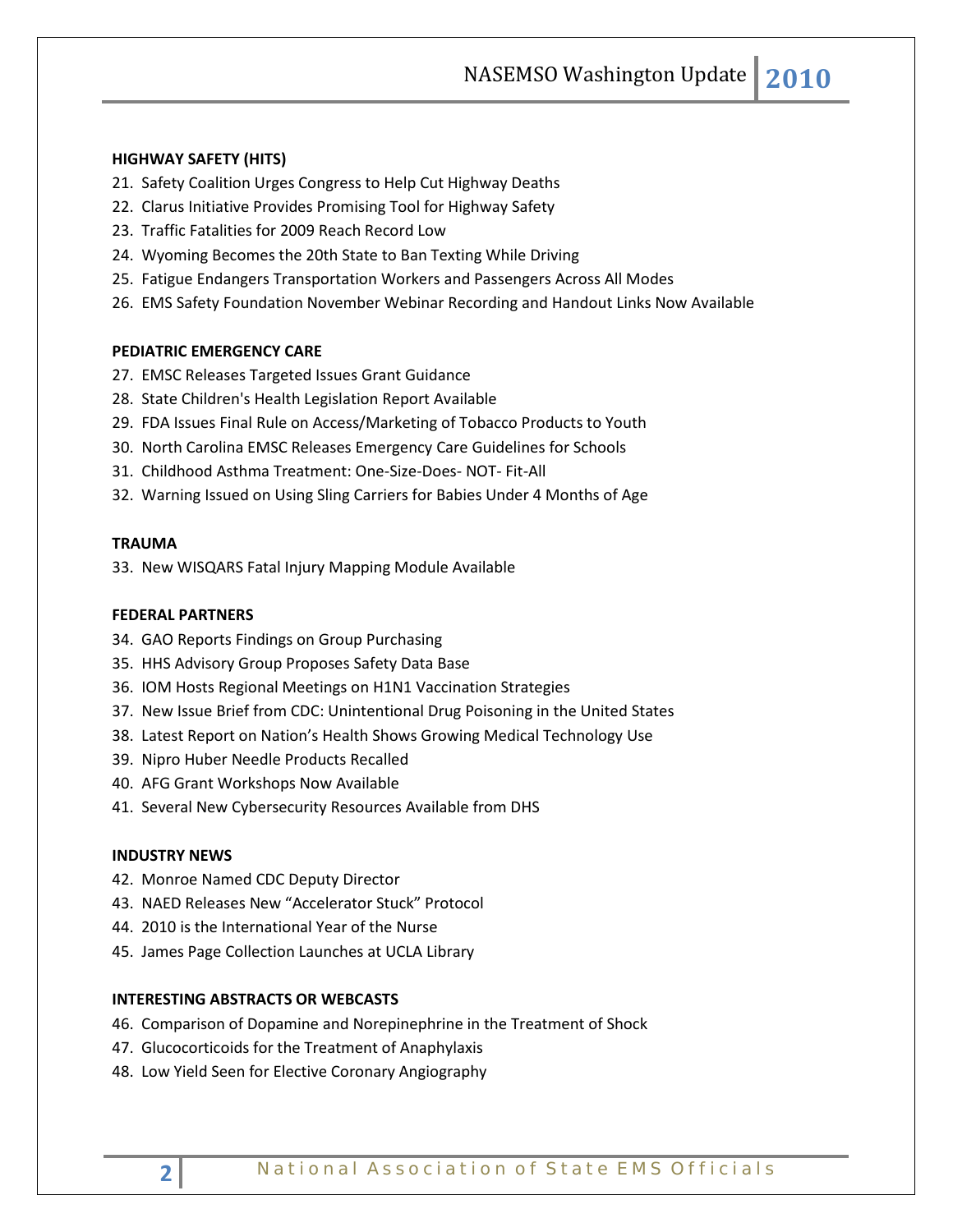#### **UPCOMING EVENTS**

- \*\*Statewide EMS Conferences\*\*
- \*\*National Conferences and Special Meetings\*\*

#### **1. WARNING to EMS First Responders: Self-Inflicted Hydrogen Sulfide Suicides on the Rise**

Several apparent suicide deaths related to mixing common household chemicals have been reported by local media in the past year. This alarming news follows on the heels of 517 suicide deaths reported in Japan throughout 2008 attributed to inhaling hydrogen sulfide gas created by mixing household detergents. In 2009, one incident in San Jose, CA resulted in a hazardous materials lockdown of the hospital, diversion of incoming ambulances, and decontamination of nearly 100 persons that included rescuers. Ad hoc internet sites are felt to be responsible for disseminating harmful information related to mixing chemical products for this purpose. While there is no cause for widespread panic, symptoms can mimic carbon monoxide poisoning and EMS responders are encouraged to approach any closed, suspicious vehicle with extreme caution. An excellent and valuable training session for EMS responders is available at [https://www.responsetechnologies.com/SCFD/H2S\\_suicide/player.html.](https://www.responsetechnologies.com/SCFD/H2S_suicide/player.html) NASEMSO sincerely thanks the Sarasota County Fire Dept for access to this link. The following information is also available:

**ATSDR (CDC):** [Medical Management Guidelines for Hydrogen Sulfide](http://www.atsdr.cdc.gov/Mhmi/mmg114.html) **eMedicine:** [Toxicity, Hydrogen Sulfide](http://emedicine.medscape.com/article/815139-overview) **WISER:** [Hydrogen Sulfide](http://webwiser.nlm.nih.gov/getSubstanceData.do?substanceID=339&displaySubstanceName=Hydrogen+Sulfide) **NIOSH:** [Hydrogen Sulfide](http://www.cdc.gov/niosh/npg/npgd0337.html) **ERG:** [Guide 117 Hydrogen Sulfide](http://wwwapps.tc.gc.ca/saf-sec-sur/3/erg-gmu/erg/guidepage.aspx?guide=117)

### **2. NASEMSO Congratulates Gainor on National Award**

Dia Gainor, Idaho State EMS Director, and Chair of NASEMSO's Highway Incident & Transportation Systems (HITS) Committee, recently received the James O. Page Award from the Journal of Emergency Medical Services (JEMS) for "exhibiting the drive and tenacious effort necessary to develop improved EMS systems, resolve important EMS issues, and bring about positive EMS system changes throughout her career." Congratulations, Dia! For more [information...](http://www.jems.com/news_and_articles/announcements/10/elsevier_announces_2010_recipient_of_james_o_page_jems_award.html?utm_source=Go+Forward+Media+eMail,+Powered+by+Bronto&utm_medium=email&utm_term=this+year’s+recipient+of+the+James+O.+Page+award&utm_content=jdetienne@mt.gov&utm_campaign=Jems+eNews+03-18-10)

#### **3. NASEMSO Mourns Loss of Missouri EMSC and Trauma Manager**

NASEMSO mourns the loss of Missouri colleague, Paula Adkison, who passed away on March 6, 2010 at Capital Region Medical Center. Paula was a Health Facilities Nursing Consultant and the Trauma Manager within the Bureau of Emergency Medical Services and also served as Missouri's EMSC Program Coordinator. A memorial contribution has been made by NASEMSO in Paula's memory. Our thoughts and prayers remain with Paula's family and our colleagues in the OEMS during this difficult time.

## **4. NASEMSO Council Changes Name to Reflect Expanded Pediatric Focus**

The NASEMSO Executive Committee recently approved a request to change the name of the EMSC Council to the "Pediatric Emergency Care Council." The change is intended to more accurately reflect the scope of state programs which include EMS for Children as well as expanded functions in Injury Prevention, Pediatric Data, Pediatric Education/Training, Disaster Preparedness, Family-Centered Care, and Trauma. Several working groups were recently established to address these focus areas.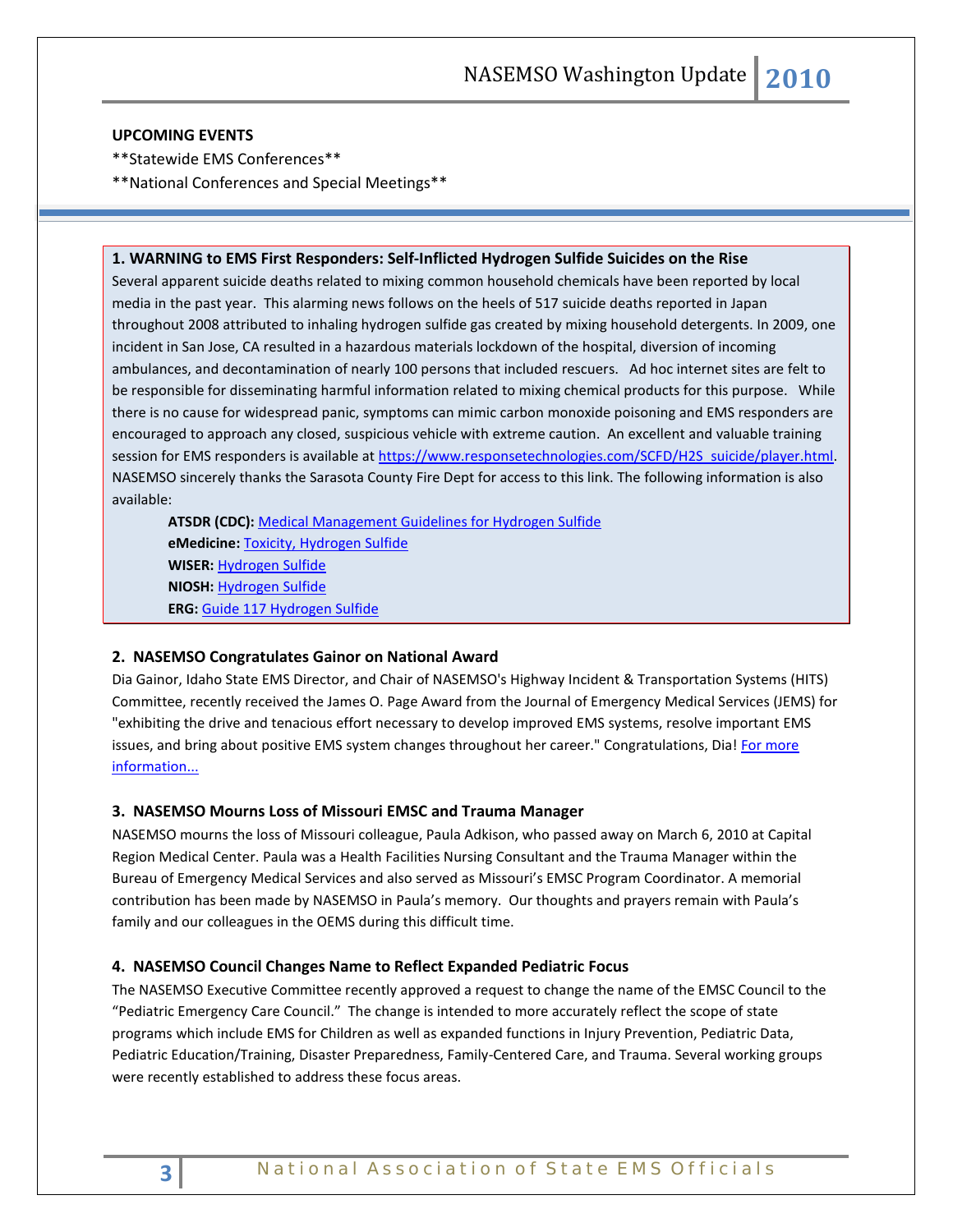In related news, the Data Managers and Medical Directors also reviewed mission and vision statements and took action to align Council titles within the NASEMSO bylaws.

#### **5. EMS Performance Measures Project Provides Final Report**

The EMS Performance Measures Project, begun in 2002 and concluded in 2007, gives the Nation's EMS community an additional tool to gauge and report various aspects of an EMS system including the environment in which EMS responds, the performance of emergency medical service (EMS) agencies, and the overall performance of local systems. The EMS Performance Measures Project was coordinated by the National Association of State EMS Officials (NASEMSO) in partnership with the National Association of EMS Physicians (NAEMSP), and supported by the National Highway Traffic Safety Administration (NHTSA) and the Health Resources and Services Administration (HRSA). The EMS Performance Measures Project seeks to create a set of 20 to 30 EMS system performance indicators and attributes that can begin to be used to better explain our discipline to the outside world, including those who use and/or fund EMS services. This is simply the beginning of an effort to establish national standards for such measures so that those using them will be able to compare their system's performance with other systems. It is expected that more indicators will be added to this set in the future. To download, go to [http://www.nasemso.org/Projects/PerformanceMeasures/.](http://www.nasemso.org/Projects/PerformanceMeasures/)

#### **6. NASEMSO Supports Funding for CDC Core Programs**

In a recent letter to the Appropriations Committees of the House and Senate, NASEMSO joined several members of the CDC Coalition in supporting at least \$8.8 billion for CDC's FY 2011 core programs. The advocacy letter is available on our web site at [www.nasemso.org.](http://www.nasemso.org/)

#### **7. HHS Post Pre-solicitation Grant Notice on Regionalization Initiatives**

The Emergency Care Coordination Center (ECCC) of the U.S. Department of Health and Human Services (DHHS) was created in response to Homeland Security Presidential Directive 21 in order to: (1) lead an enterprise to promote and fund research in emergency medicine and trauma health care, (2) promote regional partnerships and more effective emergency medical systems in order to enhance appropriate triage, distribution, and care of routine community patients, and (3) promote local, regional, and State emergency medical systems' preparedness for response to public health events. The ECCC is guiding Federal efforts to implement the Institute of Medicine's (The Future of Emergency Care in the United States Health System) 2006 recommendation to develop regionalized, accountable systems of emergency care. The ECCC's next logical step is to fund projects to acquire more detailed information, data and best practices about regionalization of emergency care in four (4) component areas. To view the component areas and to read the presolicitation notice, click [here.](https://www.fbo.gov/index?s=opportunity&mode=form&id=751393dfc81926f7b0af919ee645046b&tab=core&_cview=0)

#### **8. ACF Announces \$42 Million in Competitive Grant Funding for Native American Projects**

The Administration for Children and Families (ACF), Administration for Native Americans (ANA) announces the availability of \$42 million in competitive grant funding for fiscal year 2010 for community-based projects that promote economic and social self-sufficiency and cultural preservation for American Indians, Alaska Natives, Native Hawaiians, and other Native American Pacific Islanders from American Samoa, Guam, and the Commonwealth of the Northern Mariana Islands. The fiscal year 2010 funding includes \$27 million for continuing multi-year projects. ANA grant funding supports social, economic, and governance development; preservation of Native American languages; and environmental regulatory activities. Applicants are encouraged to contact ANA's technical assistance regional providers below who offer project development training and pre-application training free of charge.

• Eastern Region: [http://www.anaeastern.org](http://www.anaeastern.org/)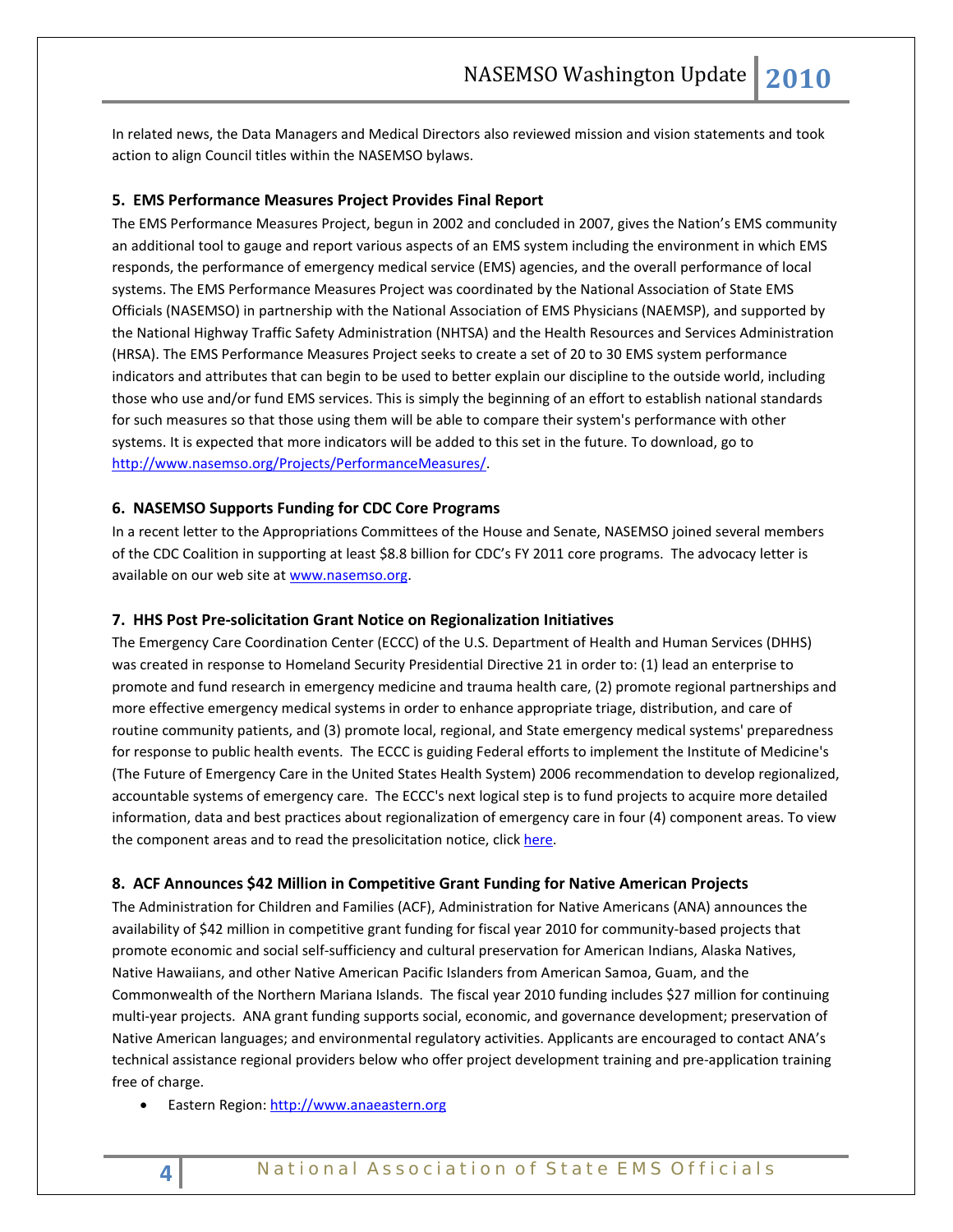- Western Region: [http://www.anawestern.org](http://www.anawestern.org/)
- Alaska Region: [http://www.anaalaska.org](http://www.anaalaska.org/)
- Pacific Region: [http://www.anapacificbasin.org](http://www.anapacificbasin.org/)

The Funding Opportunity Announcements can be downloaded and submitted a[t http://www.grants.gov.](http://www.grants.gov/)

## **9. National Broadband Plan Highlights ITS Solutions**

The Federal Communications Commission (FCC) recently released its National Broadband Plan, calling the lack of broadband capacity "the great infrastructure challenge of the early 21st century." While the number of Americans with broadband at home has increased significantly, there are still about 100 million Americans without access to broadband capacity. As a result, Congress directed the FCC to develop a plan that provides recommendations for eliminating barriers and creating policies and incentives towards the universal availability of broadband. A section of the plan is devoted to "smart transportation", which focuses on broadband and related ITS technologies that will help make the transportation system safer, cleaner, and more efficient. Solutions such as vehicle-to-vehicle collision avoidance systems, traffic signal optimization, in-vehicle telematics, smart transit technologies, route optimization, and future policies such as congestion pricing all contribute to the need for increased broadband capacity. According to the plan, information and communications technologies can eliminate as much as 440 million metric tons of greenhouse gas emissions by 2020, while advanced communications systems have the potential to help reduce the nation's tens of thousands of automobile fatalities each year. [For more information…](http://download.broadband.gov/plan/national-broadband-plan.pdf)

#### **10. PSHSB Launches New Web Site**

The Federal Communications Commission's Public Safety and Homeland Security Bureau launched a new web page: Broadband and Public Safety and Homeland Security to better ensure that the public safety community, the general public, government agencies and communications providers have access to the latest news and information on the FCC's efforts to implement the National Broadband Plan for public safety. The implementation of the plan will include initiatives to bring interoperable communications to America's first responders through the creation of a nationwide wireless broadband network and new cyber security reporting and monitoring programs; as well as Next Generation 9-1-1 services; emergency alerts and warnings through a variety of outlets (including via television and radio broadcasts (Emergency Alert System), wireless hand-held devices, such as cell phones and the Internet) and much more. The web page includes access to the latest press releases, public notices, field hearings, and presentations. To access these pages, please visit[: http://www.fcc.gov/pshs/broadband.html.](http://www.fcc.gov/pshs/broadband.html)

#### **11. HHS Announces Additional Investment to Advance Widespread Meaningful Use of Health IT**

U.S. Department of Health and Human Services Secretary Kathleen Sebelius recently announced awards to help states facilitate health information exchange and advance health information technology (health IT). Funded by the American Recovery and Reinvestment Act of 2009, the awards are part of the \$2 billion effort to achieve widespread meaningful use of health IT and provide use of an electronic health record by every citizen by the year 2014. Every state and eligible territory has now been awarded funds under this program. The health information exchange HIE awards announced today provide approximately \$162 million to 16 states and qualified state designated entities (SDEs) to facilitate non-proprietary health information exchange that adheres to national standards. Health information exchange is critical to enabling care coordination and improving the quality and efficiency of health care. For more information...

#### **12. New GAO Report Addresses DHS Emergency Communications**

In a new letter report to Congress, the Government Accounting Office (GAO) reports on (1) actions taken by the Department of Homeland Security's Office of Emergency Communications (OEC) to establish the Emergency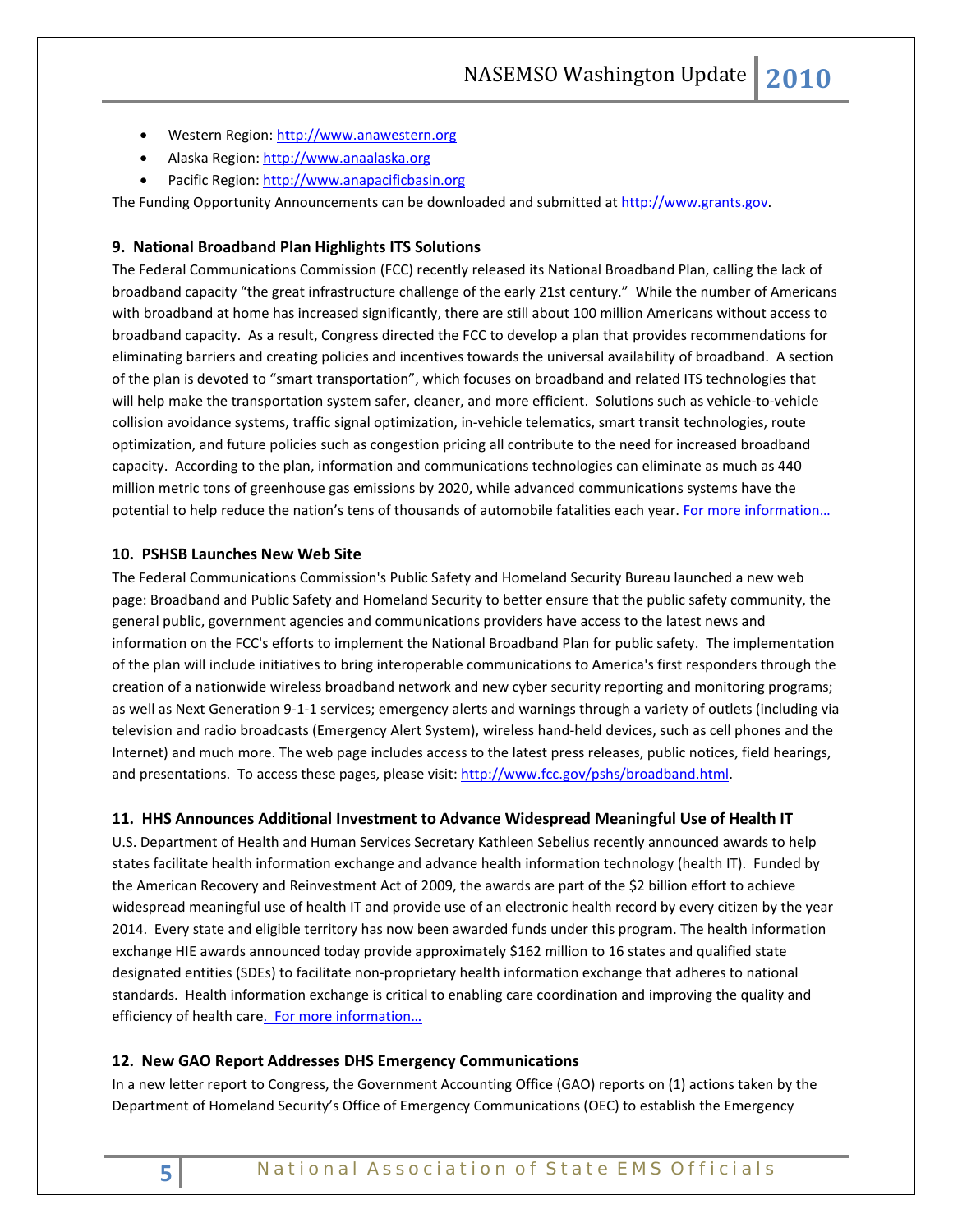Communications Preparedness Center (ECPC) and (2) challenges OEC and ECPC officials reported that could affect interagency coordination through ECPC. OEC and ECPC officials interviewed reported that ECPC faces interagency coordination challenges in obtaining agreement among ECPC members on group decisions, gaining the acceptance of its stakeholders when promoting a strategy to achieve interoperable communications, providing and demonstrating value to its members, maturing as an interagency body, and working to define its relationships with other organizations with similar goals and objectives. *Emergency Communications: Establishment of the Emergency Communications Preparedness Center and Related Interagency Coordination Challenges.* GAO-10-463R, is available at [http://www.gao.gov/cgi-bin/getrpt?GAO-10-463R.](http://www.gao.gov/cgi-bin/getrpt?GAO-10-463R)

## **13. Proposed Rule for the Establishment of Certification Programs for Health IT**

The Secretary of the Department of Health and Human Services (HHS) recently released a notice of proposed rulemaking (NPRM) outlining the proposed approach for establishing a certification program to test and certify electronic health records (EHRs). The HITECH Act mandates the development of a certification program which will give purchasers and users of EHR technology assurances that the technology and products have the necessary functionality and security to help meet meaningful use criteria. While we are making significant strides toward modernizing our health care system, these efforts will only succeed if providers and patients are confident that their health information systems are safe and functional. Additional information and how you can comment can be found at th[e http://HealthIT.HHS.Gov](http://links.govdelivery.com/track?type=click&enid=bWFpbGluZ2lkPTczNDk4OCZtZXNzYWdlaWQ9UFJELUJVTC03MzQ5ODgmZGF0YWJhc2VpZD0xMDAxJnNlcmlhbD0xMjE1NzAxOTg2JmVtYWlsaWQ9a3JvYmluQHB0ZC5uZXQmdXNlcmlkPWtyb2JpbkBwdGQubmV0JmV4dHJhPSYmJg==&&&100&&&http://healthit.hhs.gov/) website.

#### **14. TEP Steering Committee Seeks Comment on Draft Standards**

The Practitioner Steering Group (PSG) sponsored by the DHS Office for Interoperability and Compatibility (OIC), of which the NASEMSO is a member, is currently seeking comments on the "Tracking of Emergency Patients" (TEP) standard; the latest in the Emergency Data Exchange Language (EDXL) family of standards used in emergency communications. Assuming you have previously reviewed the PID, the steering committee requests your review focus on the specification with data dictionary, and the outstanding issues list which are now posted on the TEP website: <http://www.evotecinc.com/TEP/>

- TEP Requirements and Draft Messaging Specification: **EDXL-TEP-Rqmts&draftMessagingSpecV2.0\_02-26-2010.doc**
- Outstanding issues: **TEP-Stakeholder-IssuesRev10\_02-24-2010.pdf**
- TEP Data Dictionary: Though included in the document, this excel file provides mappings to other efforts such as NEMSIS and NIEM which may be helpful in your review. **TEPdictionaryv18.xls**

Questions and comments should be provided via email to **[edxlswg@evotecinc.com](mailto:edxlswg@evotecinc.com)** .

#### **15. DOJ and FBI Announce Formal Conclusion of Investigation into 2001 Anthrax Attacks**

The Justice Department, FBI and U.S. Postal Inspection Service recently announced that the investigation into the 2001 anthrax attacks, which killed five individuals and sickened 17 others, has formally concluded. Representatives of the FBI and Justice Department provided a 92-page investigative summary along with attachments to victims of the attacks, relatives of the victims and appropriate committees of Congress. This document sets forth a summary of the evidence developed in the "Amerithrax" investigation, the largest investigation into a bio-weapons attack in U.S. history. As disclosed previously, the Amerithrax investigation found that the late Dr. Bruce Ivins acted alone in planning and executing these attacks. The investigative summary and the attachments are now accessible to the public and have been posted to the Justice Department Web site at [www.usdoj.gov/amerithrax](http://www.usdoj.gov/amerithrax) under the Freedom of Information Act. In addition, roughly 2,700 pages of FBI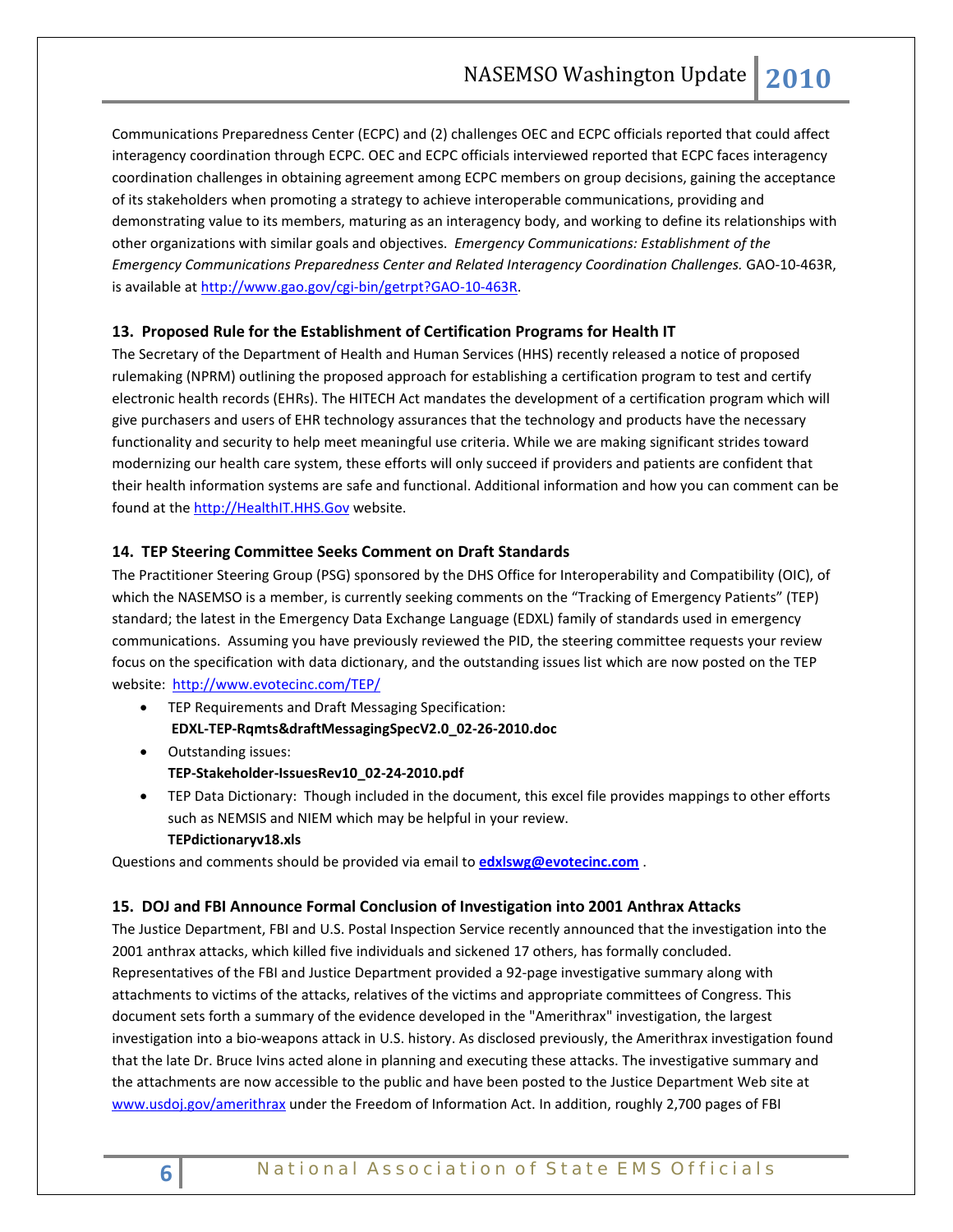documents related to the Amerithrax case are now accessible to the public and have been posted to the FBI website a[t http://foia.fbi.gov/foiaindex/amerithrax.htm](http://foia.fbi.gov/foiaindex/amerithrax.htm) under the Freedom of Information Act.

### **16. GAO Reports Testimony on Security Protection at Federal Facilities**

Recent events including last month's attack on Internal Revenue Service offices in Texas, and the January 2010 shooting in the lobby of the Nevada federal courthouse demonstrate the continued vulnerability of federal facilities and the safety of the federal employees who occupy them. These events also highlight the continued challenges involved in protecting federal real property and reiterate the importance of protecting the over 1 million government employees, as well as members of the public, who work in and visit the nearly 9,000 federal facilities. The GAO indicates a final report will be forthcoming to Congress later this year. *Homeland Security: Ongoing Challenges Impact the Federal Protective Service's Ability to Protect Federal Facilities.* GAO-10-506T, <http://www.gao.gov/cgi-bin/getrpt?GAO-10-506T>Highlights - <http://www.gao.gov/highlights/d10506thigh.pdf>

#### **17. IOM Medical Surge Capacity Workshop Summary Now Available**

The IOM's Forum on Medical and Public Health Preparedness for Catastrophic Events held a workshop June 10-11, 2009, to assess the capability of and tools available to federal, state, and local governments to respond to a medical surge. In addition, participants discussed strategies for the public and private sectors to improve preparedness for such a surge. The workshop brought together leaders in the medical and public health preparedness fields, including policy makers from federal agencies and state and local public health departments; providers from the health care community; and health care and hospital administrators. A new document summarizes the workshop[. For more information…](http://www.iom.edu/Reports/2010/Medical-Surge-Capacity-Workshop-Summary.aspx?utm_medium=etmail&utm_source=Institute%20of%20Medicine&utm_campaign=02.10+IOM+News&utm_content=IOM%20Newsletter&utm_term=Government)

#### **18. Pennsylvania Legal Preparedness Toolkit Released**

The University of Pittsburgh Graduate School of Public Health Center for Public Health Preparedness has developed a "Legal Toolkit for Pennsylvania Local Health Departments." The toolkit contains model public health orders and related documents that local health departments and municipal solicitors may use as templates when drafting documents seeking judicial support for local health regulation enforcement. The toolkit is available at [http://www.prepare.pitt.edu/law/ltk/Default.aspx.](http://www.prepare.pitt.edu/law/ltk/Default.aspx) 

#### **19. Oregon Isolation and Quarantine Bench Book Available**

The Oregon Department of Justice and the Oregon Department of Human Services Public Health Division have developed the Oregon Isolation and Quarantine Bench Book. The book is intended to serve as a guide through the isolation and quarantine processes that can be utilized during a public health emergency, or in more routine public health cases, and provides important information about public health law, communicable disease, and infection control. To view the book, please visit:

[http://www2a.cdc.gov/phlp/docs/Public%20Health%20Bench%20Book%20Final\\_Oregon.pdf.](http://www2a.cdc.gov/phlp/docs/Public%20Health%20Bench%20Book%20Final_Oregon.pdf)

#### **20. OSHA Publishes Overview of Medical Screening and Surveillance Requirements**

OSHA updated the *[Screening and Surveillance: A Guide to OSHA Standards](https://www.osha.gov/Publications/osha3162.pdf)*\* pocket guide that provides occupational health professionals with an overview of OSHA requirements on medical screening and surveillance. It describes what physical examinations and tests, such as chest x-rays, lung function tests and blood tests, are required to measure worker exposure to chemicals such as hexavalent chromium and benzene, and other workplace hazards such as noise and bloodborne pathogens. This quick-reference tool also points to the appropriate standards for more specifics. Copies can be ordered online from OSHA's [publications Web page.](https://www.osha.gov/pls/publications/publication.html) Of particular interest to EMS: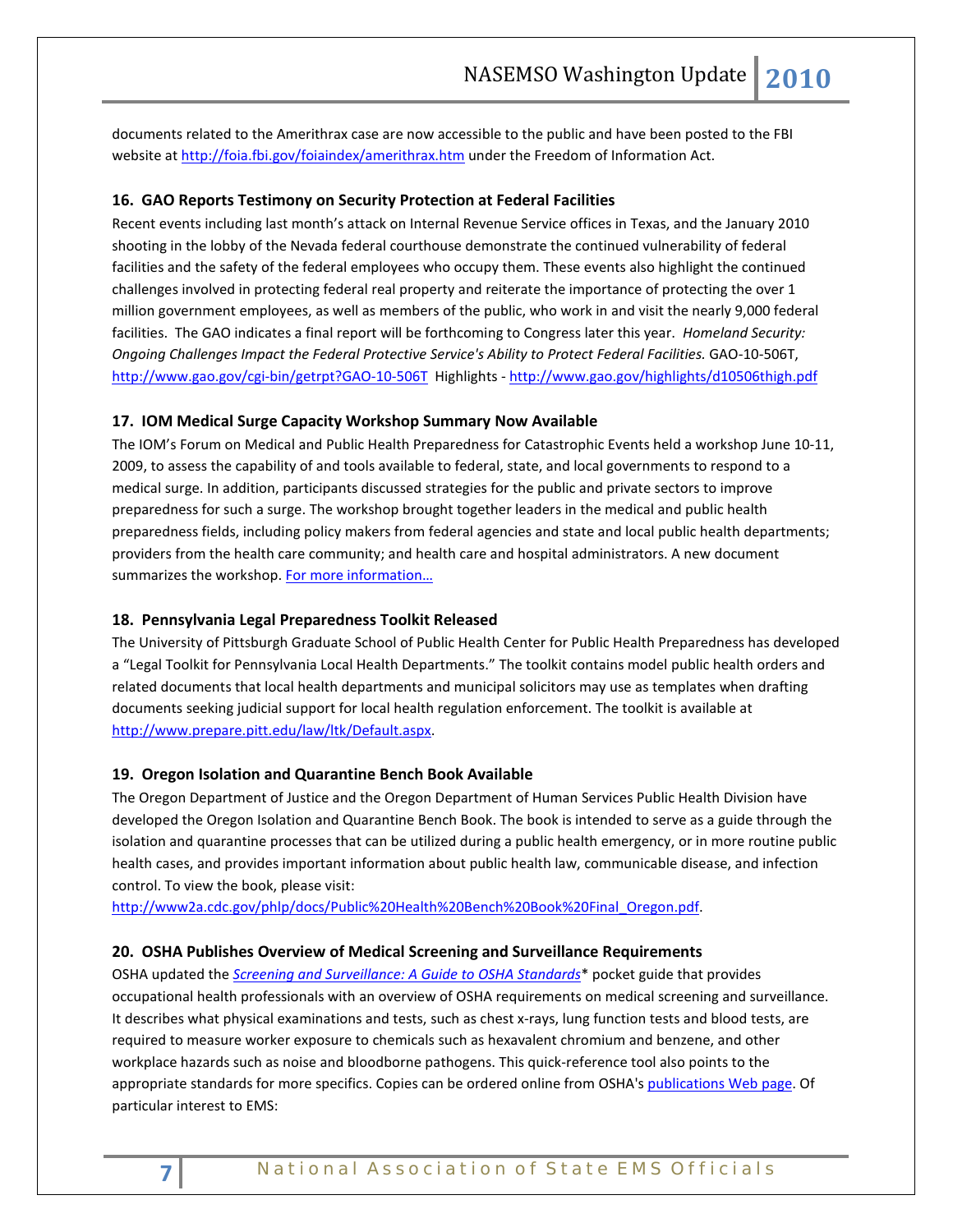- 1910.1030(f) Bloodborne Pathogens requirements are listed on page 12.
- 1910.120(f) (Hazwoper) requirements appear on page 23.
- 1910.134(e) (Respiratory Protection) requirements are listed on page 30.

#### **21. Safety Coalition Urges Congress to Help Cut Highway Deaths**

The State Highway Safety Alliance and NASEMSO have joined forces to call for an aggressive plan to prevent hundreds of thousands of highway fatalities over the next twenty years through the upcoming surface transportation authorization bill. In a letter sent to key House and Senate committees, the coalition - which is made up of organizations from the areas of highway construction and safety, public health, and law enforcement called for greater funding of state highway safety programs, long-term strategic planning, and research. According to the U.S. Department of Transportation, an estimated 33,963 people were killed on U.S. highways in 2009; the lowest number of deaths since 1954. The coalition has set a goal of pushing the number of annual traffic deaths to below 20,000 by the year 2030. Steve Blessing, president of the National Association of State Emergency Medical Services Officials said, "We urge Congress to reauthorize federal highway safety programs that motivate states to significantly reduce highway deaths and injuries through innovative and effective highway safety strategies." The Alliance represents state agencies with roles in improving highway safety through infrastructure, driver behavior, licensing, incident response, and enforcement approaches. See the group's letter to Congress and its authorization principles at [www.nasemso.org](http://www.nasemso.org/) under the Advocacy tab.

#### **22. Clarus Initiative Provides Promising Tool for Highway Safety**

Clarus (which is Latin for "clear") is an initiative to develop and demonstrate an integrated surface transportation weather observing, forecasting and data management system, and to establish a partnership to create a Nationwide Surface Transportation Weather Observing and Forecasting System. The objective of Clarus is to provide information to all transportation managers and users to alleviate the effects of adverse weather (e.g., fatalities, injuries and delays). Launched in 2004, Clarus provides near real-time atmospheric and pavement observations from more than 2,000 environmental sensor stations and 45,000 road sensors deployed by state departments of transportation. The result is a comprehensive picture of the weather along the nation's roads that is available to any user, at anytime, anywhere in the U.S. The FHWA Road Weather Management Program, in partnership with [TRB](http://www.trb.org/Main/Home.aspx) an[d ITS America,](http://www.itsa.org/) sponsored a workshop on Advancing Road Weather Management using Clarus Data during the TRB Annual Meeting in Washington, DC in January 2010. The presentations can be found [here.](http://www.clarusinitiative.org/TRB.html) Read an article on Clarus in the new edition of Thinking Highways [here.](http://content.yudu.com/Library/A1knno/ThinkingHighwaysNort/resources/index.htm?referrerUrl=http%3A%2F%2Fwww.yudu.com%2Fitem%2Fdetails%2F116645%2FThinking-Highways-North-America-December-2009)

In related news, stressing the need to provide timely, high-quality road weather information to the American public, Research and Innovative Technology Administrator (RITA) Peter Appel recently announced that the U.S. Department of Transportation will sponsor up to seven innovative ideas for using the Clarus weather information system to improve roadway safety during severe weather. The Department intends to provide up to \$80,000 per award in an open competition. Proposals will be accepted until April 14, 2010. Additional information on how to submit a proposal can be found at www.fbo.gov, Solicitation number DTFH61-10-R-00015.

## **23. Traffic Fatalities for 2009 Reach Record Low**

The U.S. Department of Transportation recently announced that the number of overall traffic fatalities reported at the end of 2009 reached the lowest level since 1954, declining for the 15th consecutive quarter. According to early projections, the fatality rate, which takes into account the number of miles traveled, reached the lowest level ever recorded. The projected fatality data for 2009 places the highway death count at 33,963, a drop of 8.9 percent as compared to the 37,261 deaths reported in 2008. The fatality rate for 2009 declined to the lowest on record, to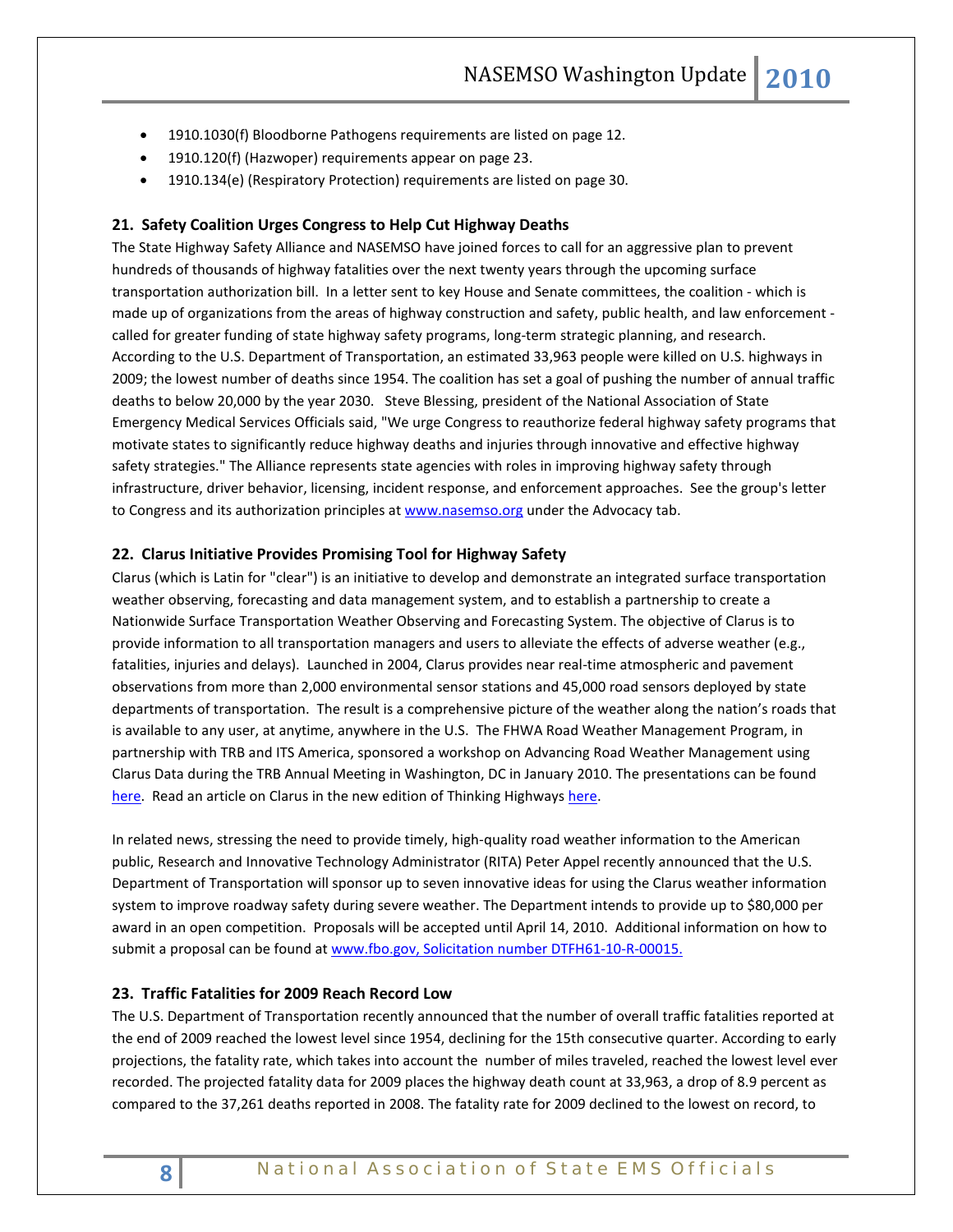1.16 fatalities per 100 million Vehicle Miles Traveled (VMT) down from 1.25 fatalities per 100 million VMT in 2008. The National Highway Traffic Safety Administration attributes the decline in 2009 to a combination of factors that include, high visibility campaigns like Click It or Ticket to increase seat belt use, and Drunk Driving. Over the Limit. Under Arrest which helps with the enforcement of state laws to prevent drunk driving and distracted driving. In addition, the decline is also the result of safer roads, safer vehicles and motorists driving less. NHTSA annually collects crash statistics from the 50 states, the District of Columbia and Puerto Rico to produce annual reports on traffic fatality trends. The agency intends to update 2009 estimates regularly as more data becomes available. The final counts for 2009 will be made available in the summer of 2010. To view the preliminary fatality statistics...

#### **24. Wyoming Becomes the 20th State to Ban Texting While Driving**

U.S. Transportation Secretary Ray LaHood recently applauded Wyoming for becoming the 20th state to enact a statewide ban prohibiting drivers from texting while behind-the-wheel. The new ban will allow law enforcement officials to ticket anyone caught texting while driving in Wyoming. According to research by the National Highway Traffic Administration (NHTSA), nearly 6,000 people died in 2008 in crashes involving a distracted or inattentive driver, and more than half a million were injured. In 2009, more than 200 distracted driving bills were considered by state legislatures and legislative activity is expected to remain strong in 2010. The department recently launched a federal website[, distraction.gov,](http://links.govdelivery.com/track?type=click&enid=bWFpbGluZ2lkPTc0NTI1MiZtZXNzYWdlaWQ9UFJELUJVTC03NDUyNTImZGF0YWJhc2VpZD0xMDAxJnNlcmlhbD0xMjE1NzExMzUyJmVtYWlsaWQ9cm9iaW5zb25AbmFzZW1zby5vcmcmdXNlcmlkPXJvYmluc29uQG5hc2Vtc28ub3JnJmV4dHJhPSYmJg==&&&100&&&http://www.distraction.gov/) as a forum and information clearinghouse.

### **25. Fatigue Endangers Transportation Workers and Passengers Across All Modes**

The National Transportation and Safety Board (NTSB) Chairman Deborah A.P. Hersman encouraged the sleep research and healthcare community to continue their efforts to educate transportation policy makers of the dangers of fatigue in all modes of transportation. Speaking before the annual conference of the National Sleep Foundation in Washington, D.C., Chairman Hersman remarked that fatigue has been a concern for the Board since the creation of the agency in 1967 and it has been an issue on the Board's Most Wanted List of Transportation Safety Improvements since the list was established in 1990. Hersman remarked that while there are still no definitive tools to conclusively identify the degree to which a person is fatigued, the major challenge is to ensure that all those in transportation report to work rested and fit for duty - for their own safety and for the safety of those they are transporting. The complete text of Chairman Hersman's speech may be obtained on the Board's website at: [http://www.ntsb.gov/speeches/hersman/daph100305.html.](http://www.ntsb.gov/speeches/hersman/daph100305.html)

#### **26. EMS Safety Foundation November Webinar Recording and Handout Links Now Available**

An archive of the EMS Safety Foundation November 2009 Webinar - "Key Lessons from the Workshop and the Summit, and EMS Safety Foundation Developments for 2009-2010" is now available. Given the importance of the information in this Webinar to the broader EMS community, there is now public access to this recording and handout from th[e www.ObjectiveSafety.net](http://www.objectivesafety.net/) (TRB 2009 link) and th[e www.EMSafetyFoundation.org](http://www.emsafetyfoundation.org/) websites.

#### **27. EMSC Releases Targeted Issues Grant Guidance**

HRSA/MCHB EMSC Program announces release of FY10 Targeted Issues new competition. Targeted Issue Demonstration Grants are intended to meet HRSA/MCHB priorities of improving the health infrastructure and systems of care as well as assuring quality of care. Applications should address specific needs in the field of pediatric emergency care that transcend state boundaries. Typically the projects result in a new product or resource or the demonstration of the effectiveness of a model system component or service of value to the nation. Objectives must meet a demonstrable need, and methodologies and strategies for achieving the objectives must be realistic, appropriate, and scientifically sound. Each application must contain an evaluation plan that contains measurable outcomes and clearly defined time frames for conducting the evaluation. The program anticipates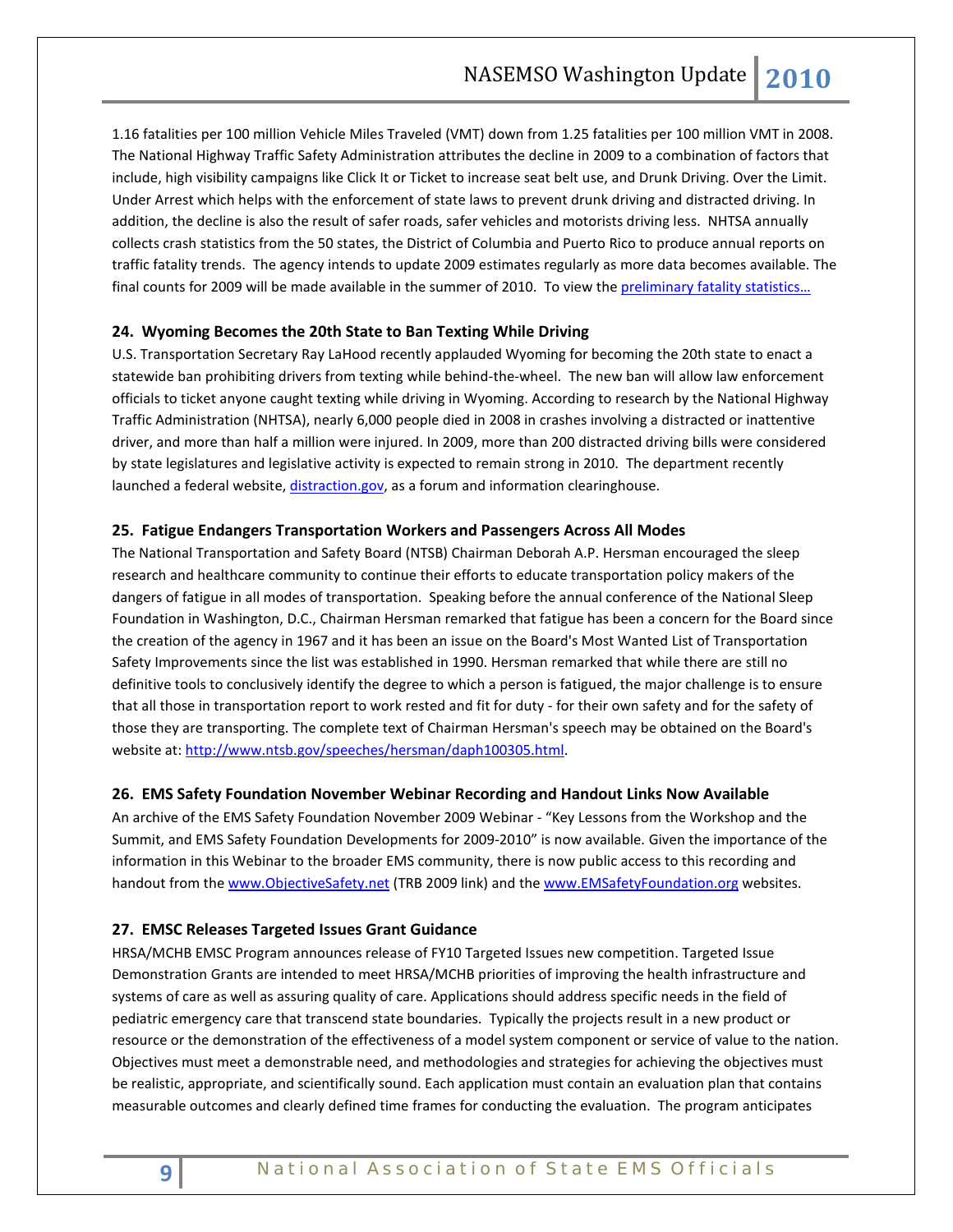making 5 awards at \$300,000 a year for 3 years with a project start date of 9/1/10. Applications are due in grants.gov on April 23, 2010. Applicants should carefully review the project focus areas on pages 1 - 2 of the application guidance. Link to the announcement...

## **28. State Children's Health Legislation Report Available**

The American Academy of Pediatrics has published *The 2009 State Legislation Report*, which outlines activity on 10 issues related to children's health and well-being. To access the report, visit [http://aap.org/advocacy/statelegrpt.pdf.](http://aap.org/advocacy/statelegrpt.pdf) 

## **29. FDA Issues Final Rule on Access/Marketing of Tobacco Products to Youth**

The U.S. Food and Drug Administration issued a final rule containing a broad set of federal requirements designed to significantly curb access to and the appeal of cigarettes and smokeless tobacco products to children and adolescents in the United States. Published March 19, 2010, the new rule becomes effective June 22, 2010, and has the force and effect of law. Titled Regulations Restricting the Sale and Distribution of Cigarettes and Smokeless Tobacco to Protect Children and Adolescents, the new rule restricts the sale, distribution, and promotion of these products to make them less accessible and less attractive to kids. Among other things, the rule prohibits the sale of cigarettes or smokeless tobacco to people younger than 18, prohibits the sale of cigarette packages with less than 20 cigarettes, prohibits distribution of free samples of cigarettes, restricts distribution of free samples of smokeless tobacco, and prohibits tobacco brand name sponsorship of any athletic, musical or other social or cultural events. The entire rule can be found at www.fda.gov/protectingkidsfromtobacco.

## **30. North Carolina EMSC Releases Emergency Care Guidelines for Schools**

The North Carolina EMSC program has released [North Carolina Emergency Care Guidelines for Schools,](http://www.ncdhhs.gov/dhsr/EMS/pdf/kids/guidelines.pdf) a comprehensive resource for school staff and school nurses on what to do when a student has a medical emergency. Developed in partnership with the North Carolina Division of Public Health, this resource provides guidance on more than 50 medical conditions, and includes a section on school safety planning and emergency preparedness. Copies of the resource are being distributed to 2,800 schools in the state.

## **31. Childhood Asthma Treatment: One-Size-Does-NOT- Fit-All**

A new study has found the addition of long-acting beta-agonist therapy to be the most effective of three step-up, or supplemental, treatments for children whose asthma is not well controlled on low doses of inhaled corticosteroids alone. The study was designed to provide needed evidence for selecting step-up care for such children and was supported by the National Heart, Lung, and Blood Institute (NHLBI), part of the National Institutes of Health. Researchers also identified patient characteristics, such as race, that can help predict which step-up therapy is more likely to be the most effective for a child with persistent asthma. The study found that almost all of its participants had a different response to the three different treatments. Although adding the long acting betaagonist step-up was one and one-half times more likely to be the best treatment for most of the study group, many children responded best to other two treatments instead. The results were presented March 2 at the American Academy of Asthma, Allergy and Immunology 2010 Annual Meeting in New Orleans and are published online in the New England Journal of Medicine. For more information...

## **32. Warning Issued on Using Sling Carriers for Babies Under 4 Months of Age**

The US Consumers Product Safety Commission (CPSC) has issued a warning when using sling carriers for infants younger than 4 months of age. In researching incident reports from the past 20 years, CPSC identified and is investigating at least 14 deaths associated with sling-style infant carriers, including three in 2009. Twelve of the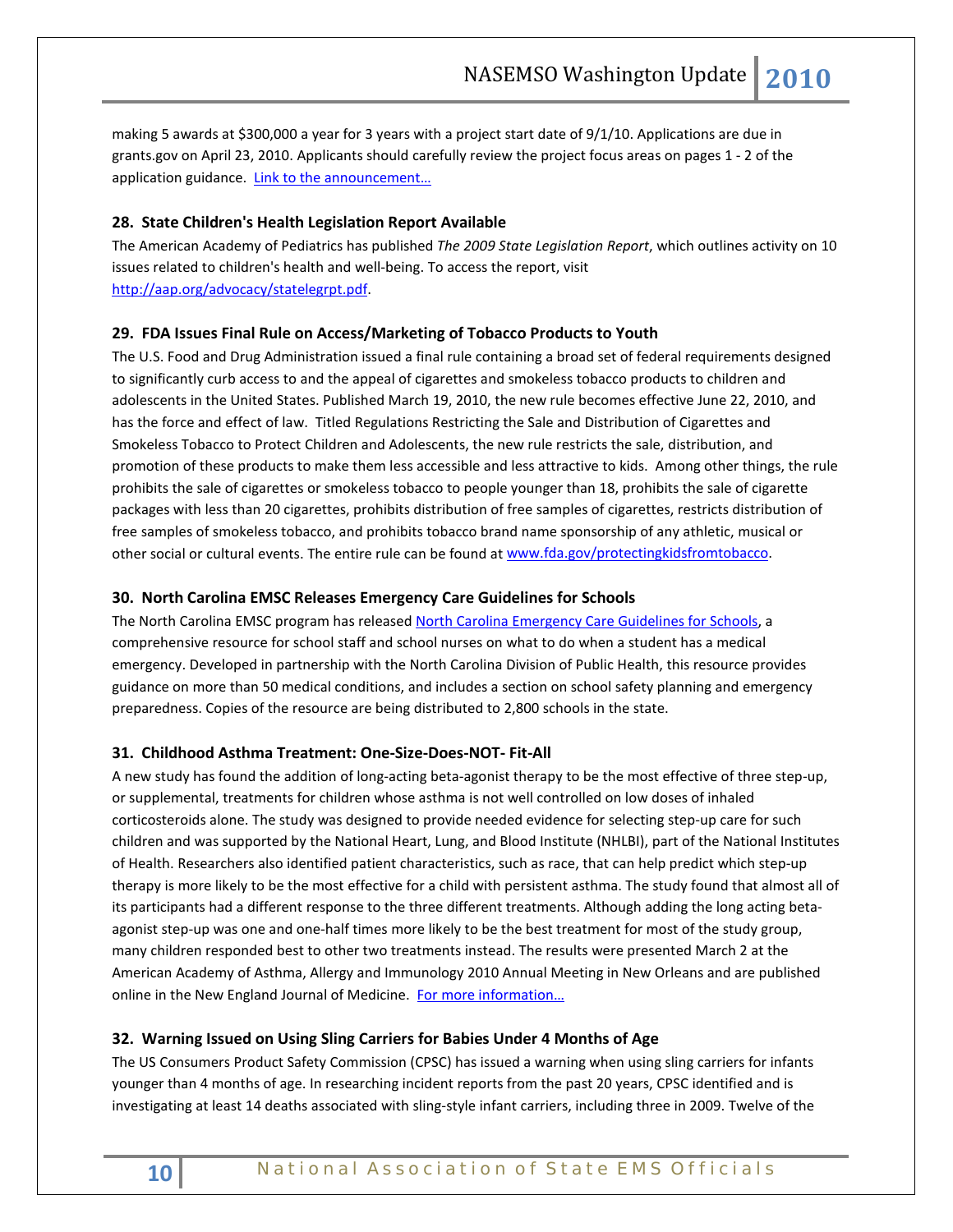deaths involved babies younger than four months of age. The CPSC says the slings pose a suffocation hazard to young infants who cannot yet control their head and neck movements, especially those who are frail or have breathing problems. If parents choose to use a carrier sling, they should make sure their child's face is visible at all times, according to the CPSC. The group'[s press release](http://www.cpsc.gov/cpscpub/prerel/prhtml10/10165.html) includes diagrams showing the right and wrong ways to use the slings. CPSC is interested in receiving incident or injury reports that are directly related to infant slings. You can do this by visitin[g www.cpsc.gov/cgibin/incident.aspx](https://www.cpsc.gov/cgibin/incident.aspx) or call CPSC's Hotline at (800) 638-2772.

## **33. New WISQARS Fatal Injury Mapping Module Available**

CDC's Web-based Injury Statistics Query and Reporting System (WISQARS) is a leading source of injury statistics in the United States. WISQARS provides data on injury deaths, violent deaths, and nonfatal injuries, and now a new WISQARS fatal injury mapping module allows users to produce customized, color-coded maps of injury death rates, by intent (e.g., unintentional, homicide, or suicide) and mechanism of injury (e.g., motor vehicle-traffic, fall, fire/burn, poisoning, or cut/pierce). These maps show the distribution of injury death rates nationally, regionally, and for individual states and counties. In addition, annualized estimates of total lifetime medical and work loss costs resulting from injury-related deaths are provided for counties within individual states. The new module can help public health professionals compare injury rates across geographic areas and monitor fatal injuries and their associated burden in the United States. The new fatal injury mapping module is available at [http://www.cdc.gov/injury/wisqars.](http://www.cdc.gov/injury/wisqars)

## **34. GAO Reports Findings on Group Purchasing**

In recent correspondence from the Government Accounting Office to Congress, the GAO reveals limited research is available to evaluate the efficacy of group purchasing organizations (GPO) in negotiating lower prices from manufacturers, distributors, and other suppliers of various medical products. Challenged with the question to review research on the impact of GPOs on pricing for hospitals and other health care providers, the GAO identified one article that concluded that alliances between hospitals and GPOs can contain rising health care costs by reducing product prices, reducing transaction costs through commonly negotiated contracts, and increasing hospital revenues via rebates and dividends. Read *Group Purchasing Organizations: Research on Their Pricing Impact on Health Care Providers.* GAO-10-323R, at [http://www.gao.gov/cgi-bin/getrpt?GAO-10-323R.](http://www.gao.gov/cgi-bin/getrpt?GAO-10-323R)

## **35. HHS Advisory Group Proposes Safety Data Base**

The Health IT Policy Committee's adoption and certification work group recently proposed creating a national database into which clinicians could report patient data errors and unsafe conditions they encountered in their use of electronic health records. Clinicians could use the system to report instances – noticeably inaccurate patient data or an EHR technical glitch, for instance – that they believed might compromise patient safety. The group also suggested establishing an organization that could oversee a nationwide EHR safety system and provide other methods for reporting, analyzing and disseminating incident reports. The working document and an mp3 audio of the discussion is available on the work group'[s web site.](http://healthit.hhs.gov/portal/server.pt?open=512&objID=1473&&PageID=17117&mode=2&in_hi_userid=11673&cached=true) (See March 12.)

## **36. IOM Hosts Regional Meetings on H1N1 Vaccination Strategies**

The Institute of Medicine's Forum on Medical and Public Health Preparedness will host a series of regional workshops this spring to examine the H1N1 vaccination campaigns. These public workshops will provide an opportunity for participants to discuss efforts to distribute and administer H1N1 vaccine, communicate with the public and providers about the vaccine, and collect and use data. Participants will also identify and discuss strategies to improve future emergency vaccination programs and other medical countermeasure dispensing campaigns. Click on the following links to view information: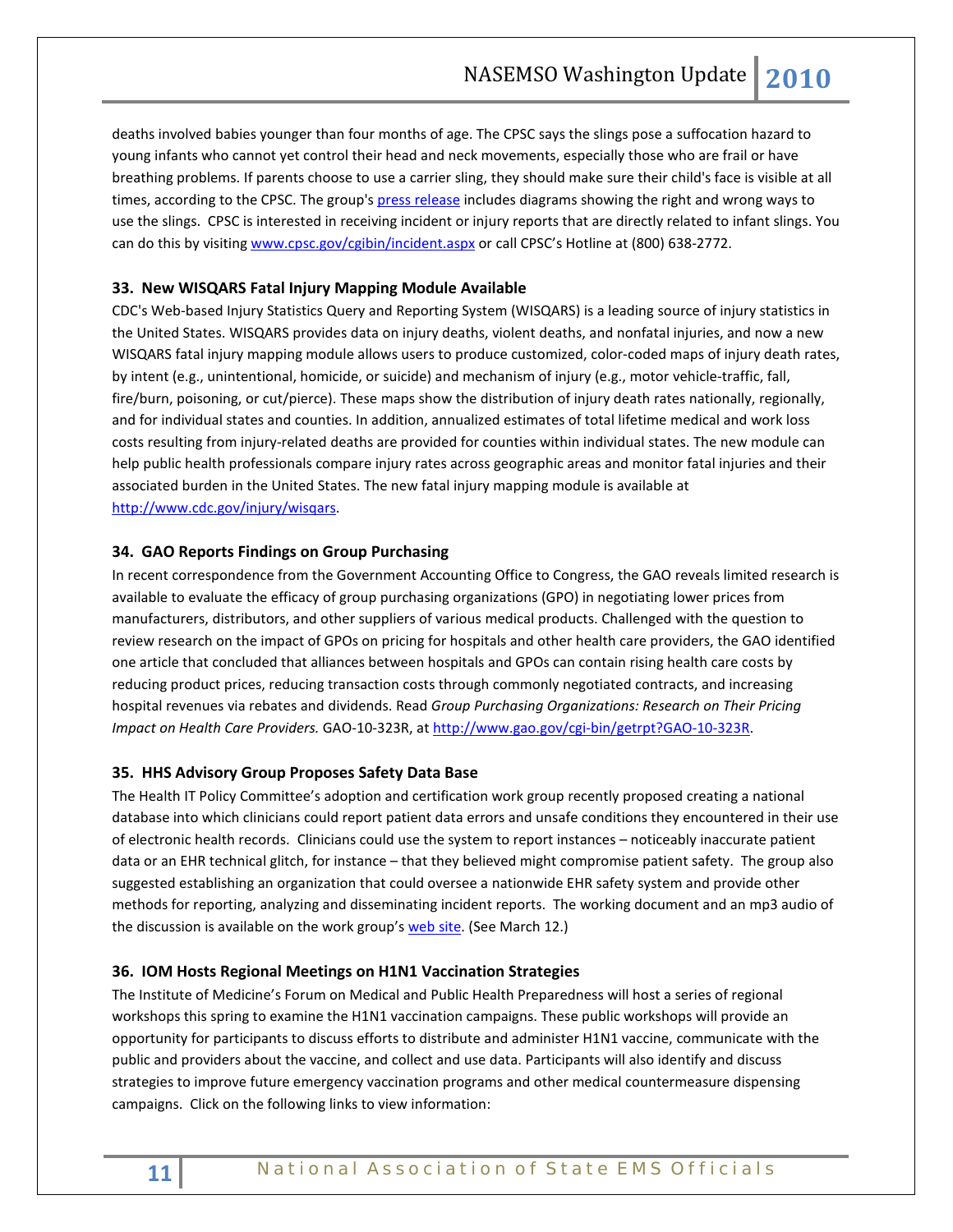- [Raleigh, NC –](http://www.iom.edu/Activities/PublicHealth/MedPrep/2010-APR-15.aspx) April 15
- Austin, TX-April 27
- [Seattle, WA –](http://www.iom.edu/Activities/PublicHealth/MedPrep/2010-MAY-11.aspx) May 11

## **37. New Issue Brief from CDC: Unintentional Drug Poisoning in the United States**

The CDC's Injury Center is highlighting the growing issue of unintentional drug poisoning in the United States. More than 26,000 deaths from unintentional drug poisoning occurred in the United States in 2006. Opioid pain medications (such as oxycodone and methadone) were involved in more than half of these deaths. Overall, the unintentional drug poisoning death rate has been rising in recent years and more than doubled between 1999 and 2006. In response to this increase, CDC's National Center for Injury Center has developed an issue brief titled [Unintentional Drug Poisoning in the United States.](http://links.govdelivery.com/track?type=click&enid=bWFpbGluZ2lkPTc1NzIwMyZtZXNzYWdlaWQ9UFJELUJVTC03NTcyMDMmZGF0YWJhc2VpZD0xMDAxJnNlcmlhbD0xMjE1NzIyMzU3JmVtYWlsaWQ9cm9iaW5zb25AbmFzZW1zby5vcmcmdXNlcmlkPXJvYmluc29uQG5hc2Vtc28ub3JnJmV4dHJhPSYmJg==&&&102&&&http://links.govdelivery.com/track?type=click&enid=bWFpbGluZ2lkPTc1MjYyMSZtZXNzYWdlaWQ9UFJELUJVTC03NTI2MjEmZGF0YWJhc2VpZD0xMDAxJnNlcmlhbD0xMjE1NzE4MzAwJmVtYWlsaWQ9c3NjaG1pdEBjZGMuZ292JnVzZXJpZD1zc2NobWl0QGNkYy5nb3YmZXh0cmE9JiYm&&&101&&&http://www.cdc.gov/HomeandRecreationalSafety/Poisoning/brief.htm) The brief summarizes the most recent information about deaths and emergency department visits resulting from drug overdoses. The following information is included:

- Overdose trends
- Drugs most commonly involved
- Geographic regions and populations most severely affected
- Recommendations for health care providers, private insurance providers, and state and federal agencies to consider to prevent unintentional drug overdoses, and
- Recommendations for state laws relevant to prescription drug monitoring and reimbursement.

CDC invites you to use this brief to learn more about this issue and to incorporate promising strategies into your state's poisoning prevention work.

#### **38. Latest Report on Nation's Health Shows Growing Medical Technology Use**

The use of medical technology in the United States increased dramatically between 1996 and 2006, according to "Health, United States, 2009," the federal government's 33rd annual report to the President and Congress on the health of all Americans. The report was prepared by the Centers for Disease Control and Prevention's National Center for Health Statistics from data gathered by state and federal health agencies and through ongoing national surveys. The full report is available at [http://www.cdc.gov/nchs/hus.htm.](http://www.cdc.gov/nchs/hus.htm)

## **39. Nipro Huber Needle Products Recalled**

FDA is alerting healthcare professionals about safety precautions to be used with Huber needles, and about a recall of one company's products. Huber needles are used to access ports implanted in chronically ill patients to withdraw blood and infuse medication and other solutions. Huber needles should be designed to penetrate a port without cutting or dislodging any silicone slivers or cores from the port. Coring could damage a port and cause leakage. In addition, if a silicone core enters a patient's vasculature, it could lead to serious adverse events. FDA inspections of one Huber needle manufacturer, Nipro Medical Corporation, found that this company's needles produced cores in 60 - 72 percent of tests. Because of this, Huber needle products manufactured by Nipro Medical Corporation for Exel International Corporation have been recalled. More information is available [here…](http://www.fda.gov/Safety/MedWatch/SafetyInformation/SafetyAlertsforHumanMedicalProducts/ucm198728.htm)

## **40. AFG Grant Workshops Now Available**

The Assistance to Firefighters Grants (AFG) workshop schedule is now available. The list is searchable by the locations of workshop as well as times and dates. These free workshops will be held around the country to provide information about the submission of competitive applications under the 2010 Assistance to Firefighters Grants program. The workshop lasts about two hours. Interested representatives from fire departments as well as representatives from non-affiliated EMS organizations are invited to attend the workshops. Information will be presented on program changes, program priorities, eligibility requirements, and the application process. General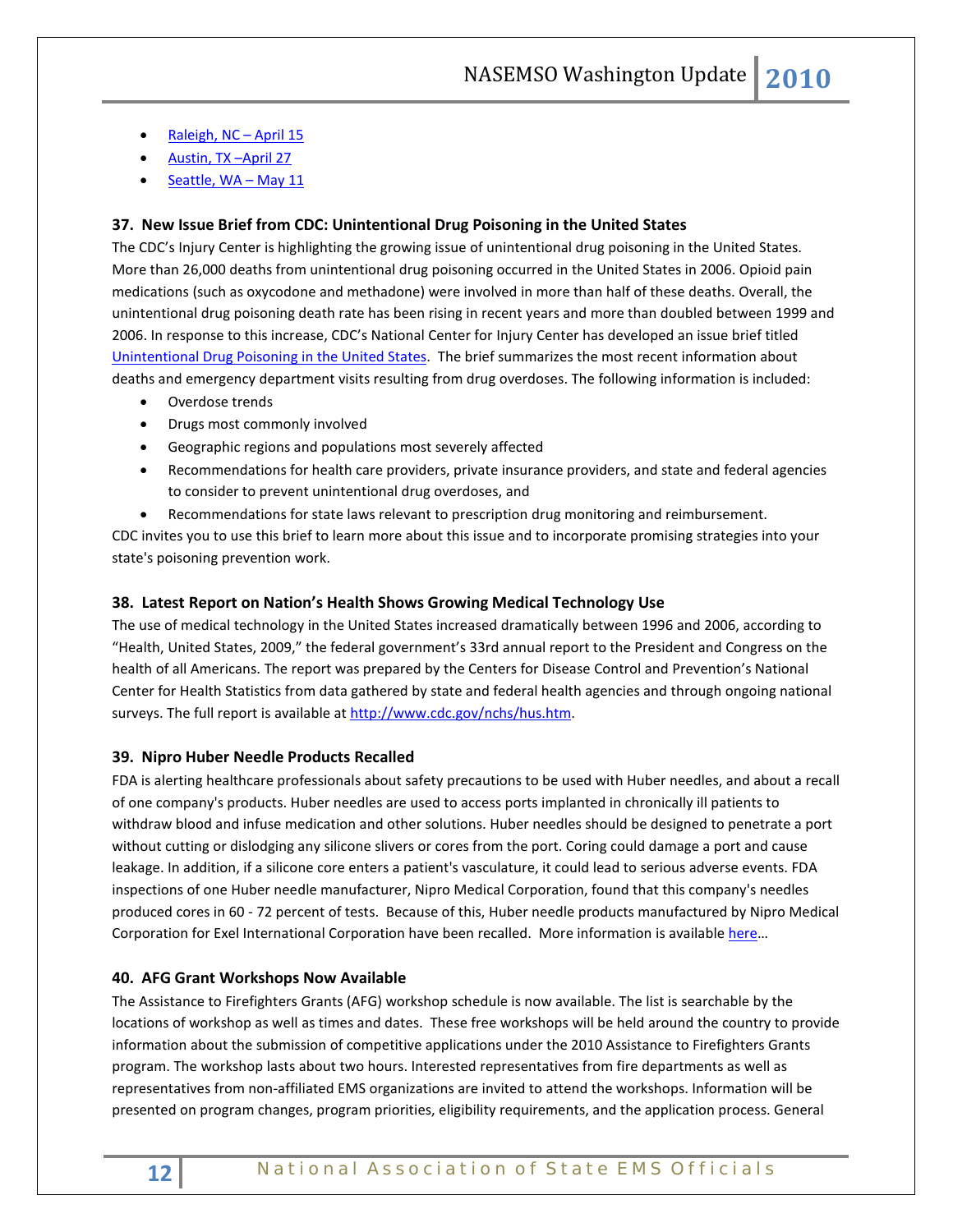assistance in writing a competitive narrative for a department's grant application will also be covered. Registration is not necessary. [For more information...](http://firegrantsupport.com/content/html/afg/Workshops/Workshops.aspx.)

#### **41. Several New Cybersecurity Resources Available from DHS**

The Department of Homeland Security has updated its web site to introduce several new references intended to help users prevent attacks to computers and networks:

- **[Securing your computer](http://links.govdelivery.com/track?type=click&enid=bWFpbGluZ2lkPTczODQyNiZtZXNzYWdlaWQ9UFJELUJVTC03Mzg0MjYmZGF0YWJhc2VpZD0xMDAxJnNlcmlhbD0xMjE1NzA1NDQ3JmVtYWlsaWQ9cm9iaW5zb25AbmFzZW1zby5vcmcmdXNlcmlkPXJvYmluc29uQG5hc2Vtc28ub3JnJmV4dHJhPSYmJg==&&&101&&&http://www.dhs.gov/files/publications/counterterrorism.shtm#secure) (US-CERT)**
- [Recovering from an attack](http://links.govdelivery.com/track?type=click&enid=bWFpbGluZ2lkPTczODQyNiZtZXNzYWdlaWQ9UFJELUJVTC03Mzg0MjYmZGF0YWJhc2VpZD0xMDAxJnNlcmlhbD0xMjE1NzA1NDQ3JmVtYWlsaWQ9cm9iaW5zb25AbmFzZW1zby5vcmcmdXNlcmlkPXJvYmluc29uQG5hc2Vtc28ub3JnJmV4dHJhPSYmJg==&&&102&&&http://www.dhs.gov/files/publications/counterterrorism.shtm#recover) (US-CERT)
- [General internet security](http://links.govdelivery.com/track?type=click&enid=bWFpbGluZ2lkPTczODQyNiZtZXNzYWdlaWQ9UFJELUJVTC03Mzg0MjYmZGF0YWJhc2VpZD0xMDAxJnNlcmlhbD0xMjE1NzA1NDQ3JmVtYWlsaWQ9cm9iaW5zb25AbmFzZW1zby5vcmcmdXNlcmlkPXJvYmluc29uQG5hc2Vtc28ub3JnJmV4dHJhPSYmJg==&&&103&&&http://www.dhs.gov/files/publications/counterterrorism.shtm#general) (US-CERT)
- [Distributable materials](http://links.govdelivery.com/track?type=click&enid=bWFpbGluZ2lkPTczODQyNiZtZXNzYWdlaWQ9UFJELUJVTC03Mzg0MjYmZGF0YWJhc2VpZD0xMDAxJnNlcmlhbD0xMjE1NzA1NDQ3JmVtYWlsaWQ9cm9iaW5zb25AbmFzZW1zby5vcmcmdXNlcmlkPXJvYmluc29uQG5hc2Vtc28ub3JnJmV4dHJhPSYmJg==&&&104&&&http://www.dhs.gov/files/publications/counterterrorism.shtm#distribute) (US-CERT)
- [Monthly and quarterly reports](http://links.govdelivery.com/track?type=click&enid=bWFpbGluZ2lkPTczODQyNiZtZXNzYWdlaWQ9UFJELUJVTC03Mzg0MjYmZGF0YWJhc2VpZD0xMDAxJnNlcmlhbD0xMjE1NzA1NDQ3JmVtYWlsaWQ9cm9iaW5zb25AbmFzZW1zby5vcmcmdXNlcmlkPXJvYmluc29uQG5hc2Vtc28ub3JnJmV4dHJhPSYmJg==&&&105&&&http://www.dhs.gov/files/publications/counterterrorism.shtm#news) (US-CERT)

#### **42. Monroe Named CDC Deputy Director**

ASTHO Immediate Past President Judith Monroe, MD (IN) has been named Deputy Director of CDC and Director, Office of State, Tribal, Local and Territorial Support. Dr. Monroe will serve as a Deputy Director of CDC and Director, Office of State, Tribal, Local and Territorial Support (OSTLTS) beginning March 22, 2010 and comes to CDC after a successful tenure as the Indiana State Health Commissioner. For more information, visit www.astho.org.

## **43. NAED Releases New "Accelerator Stuck" Protocol**

Due to recent cases of uncontrollable acceleration in certain vehicle makes and models, and the ability of car occupants to call 911, 999, 000, 112, etc., for help, the National Academies of Emergency Dispatch (NAED) has rapidly but carefully developed a protocol to assist the Emergency Dispatcher if confronted with the caller so involved – whether the caller is the driver or a passenger. Obviously for the communication center to be involved and help the caller in these instances, such an event requires the coming together of several factors: having a phone to call with, the ability to call, have the time to call, a linear roadway space ahead, presence of traffic congestion, and vehicle speed. Any emergency communication center, whether an MPDS user or not, can use the printed protocol card under a special limited use license contained within them. However, they cannot be incorporated into any 3rd party products or CADs, modified in any way, or re-distributed for any other uses. For [more information…](http://www.emergencydispatch.org/vehicle_accelerator_stuck.php)

In related news, NAED has provided several updates to Protocol 36 related to Influenza Pandemic since its release in 2009. These materials have also been made available under a special limited use license. The protocol and related update materials can be found a[t http://www.emergencydispatch.org/flu.php.](http://www.emergencydispatch.org/flu.php)

#### **44. 2010 is the International Year of the Nurse**

The 2010 International Year of the Nurse (IYNurse) is the centennial year of the death of the founder of modern nursing — Florence Nightingale (1820-1910). To celebrate this historic milestone, the 2010 IYNurse was established to actively involve the world's nurses — estimated to be more than 15 million — in a celebration of commitment to bring health to their communities, locally and worldwide. Based on three years of planning, 2006- 2009, a worldwide network of nursing "focal points" was developed and related strategies have been identified, including a 2010 IYNurse Web site. Allied international, regional and local events and projects - both large and small — are planned and encouraged to span 2010. All of these combined efforts will provide a sustained platform for millions of nurses to call for renewed commitment  $-$  globally, nationally, regionally and locally  $-$  to establish and implement a worldwide mandate toward achieving a healthy world. For more information...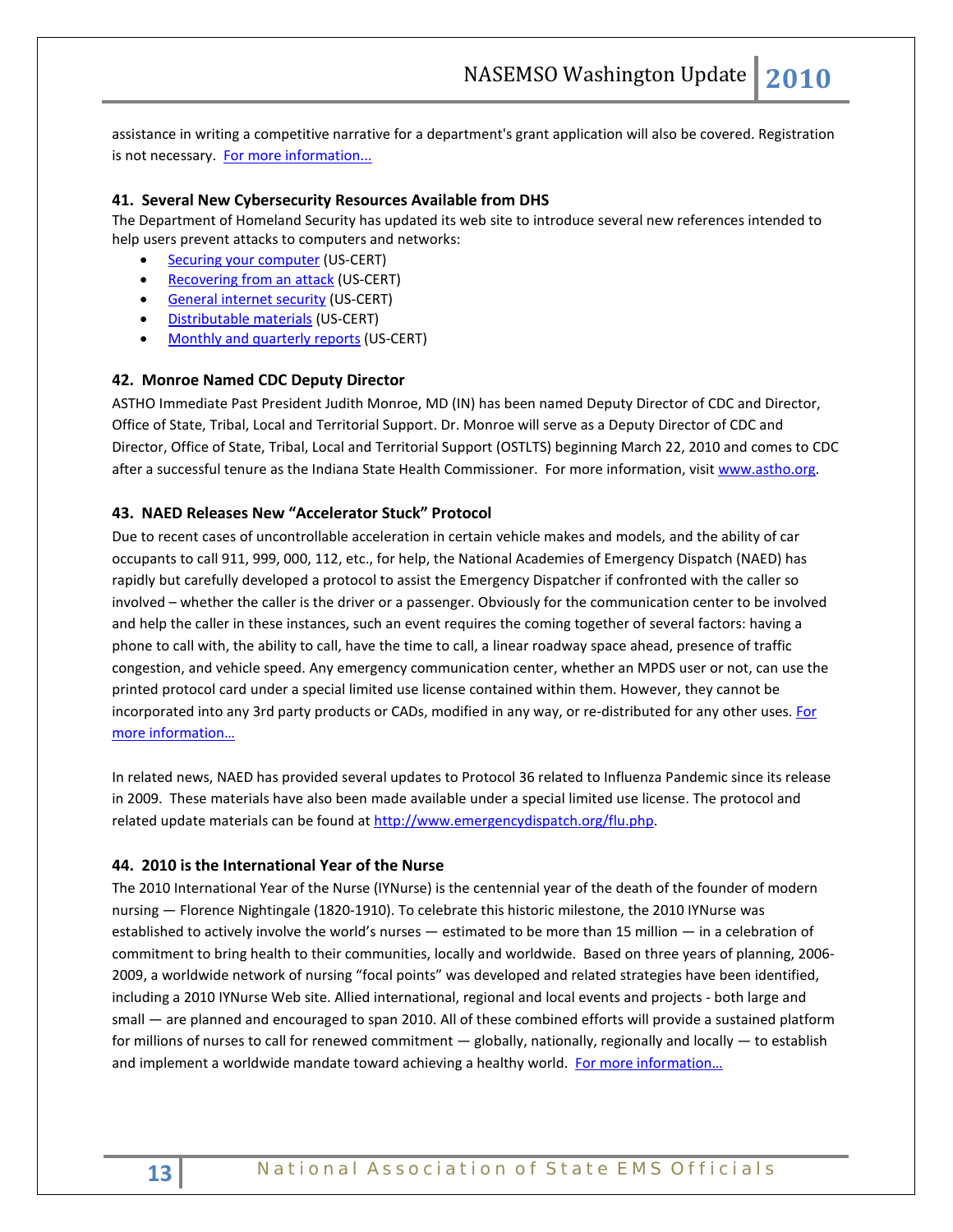#### **45. James Page Collection Launches at UCLA Library**

The James O. Page Charitable Foundation and the University of California Los Angeles (UCLA) have announced the launch of a special collection dedicated to the archives of Jim Page, including original articles, correspondence, speeches, audio tapes and even a video of the last lecture he gave. Page is credited as the father of modern EMS and was founding publisher of JEMS, the Journal of Emergency Medical Services. An attorney and fire chief, he was known for his insightful writing, speeches and love of EMS history. He died from sudden cardiac arrest in 2004. The Collection is physically housed at the Louise M. Darling Biomedical Library at UCLA and can be accessed by the public by making an appointment. The Collection's website can be accessed a[t http://www.jamesopage.org.](http://www.jamesopage.org/) The website makes dozens of articles and various multi-media materials available as well as information about the library's location, hours and contact points. The Collection was endowed by the James O. Page Charitable Foundation through a grant from the Physio-Control Corporation, and through the contributions of individuals and organizations. The James O. Page Collection is produced in collaboration with the James O. Page Charitable Foundation. [For more information…](http://www.jopcollection.info/)

#### **46. Comparison of Dopamine and Norepinephrine in the Treatment of Shock**

*De Backer D et al. Comparison of dopamine and norepinephrine in the treatment of shock. N Engl J Med 2010 Mar 4; 362:779.* Both dopamine and norepinephrine are recommended as first-line vasopressor agents in the treatment of shock. There is a continuing controversy about whether one agent issuperior to the other. *Methods:* In this multicenter, randomized trial, (authors) assigned patients with shock to receive either dopamine or norepinephrine as first-line vasopressor therapy to restore and maintain blood pressure. When blood pressure could not be maintained with a dose of 20 µg per kilogram of body weight per minute for dopamine or a dose of 0.19 µg per kilogram per minute for norepinephrine, open-label norepinephrine, epinephrine, or vasopressin could be added. The primary outcome was the rate of death at 28 days after randomization; secondary end points included the number of days without need for organ support and the occurrence of adverse events. Conclusions: Although there was no significant difference in the rate of death between patients with shock who were treated with dopamine as the first-line vasopressor agent and those who were treated with norepinephrine, the use of dopamine was associated with a greater number of adverse events. (ClinicalTrials.gov number, NCT00314704 [ClinicalTrials.gov] .) The authors "strongly challenge" the current American College of Cardiology–American Heart Association guidelines that recommend dopamine as a first-line agent for cardiogenic shock. Abstract [here.](http://content.nejm.org/cgi/content/short/362/9/779) Subscription required for full article.

#### **47. Glucocorticoids for the Treatment of Anaphylaxis**

Steroids (glucocorticoids) are often recommended for use in the management of people experiencing anaphylaxis. However, the evidence base in support of the use of steroids is unclear. Authors therefore conducted a systematic review of the literature, searching key databases for high quality published and unpublished material on the use of steroids for the emergency treatment of anaphylaxis while contacting experts in this health area and the relevant pharmaceutical companies. Authors were unable to find any randomized controlled trials on this subject and conclude that there is no evidence from high quality studies for the use of steroids in the emergency management of anaphylaxis. The abstract can neither support nor refute the use of these drugs for this purpose. For more [info…](http://www2.cochrane.org/reviews/en/ab007596.html)

### **48. Low Yield Seen for Elective Coronary Angiography**

Coronary angiography has a low diagnostic yield in patients with suspected coronary artery disease undergoing elective catheterization, according to a study in the New England Journal of Medicine.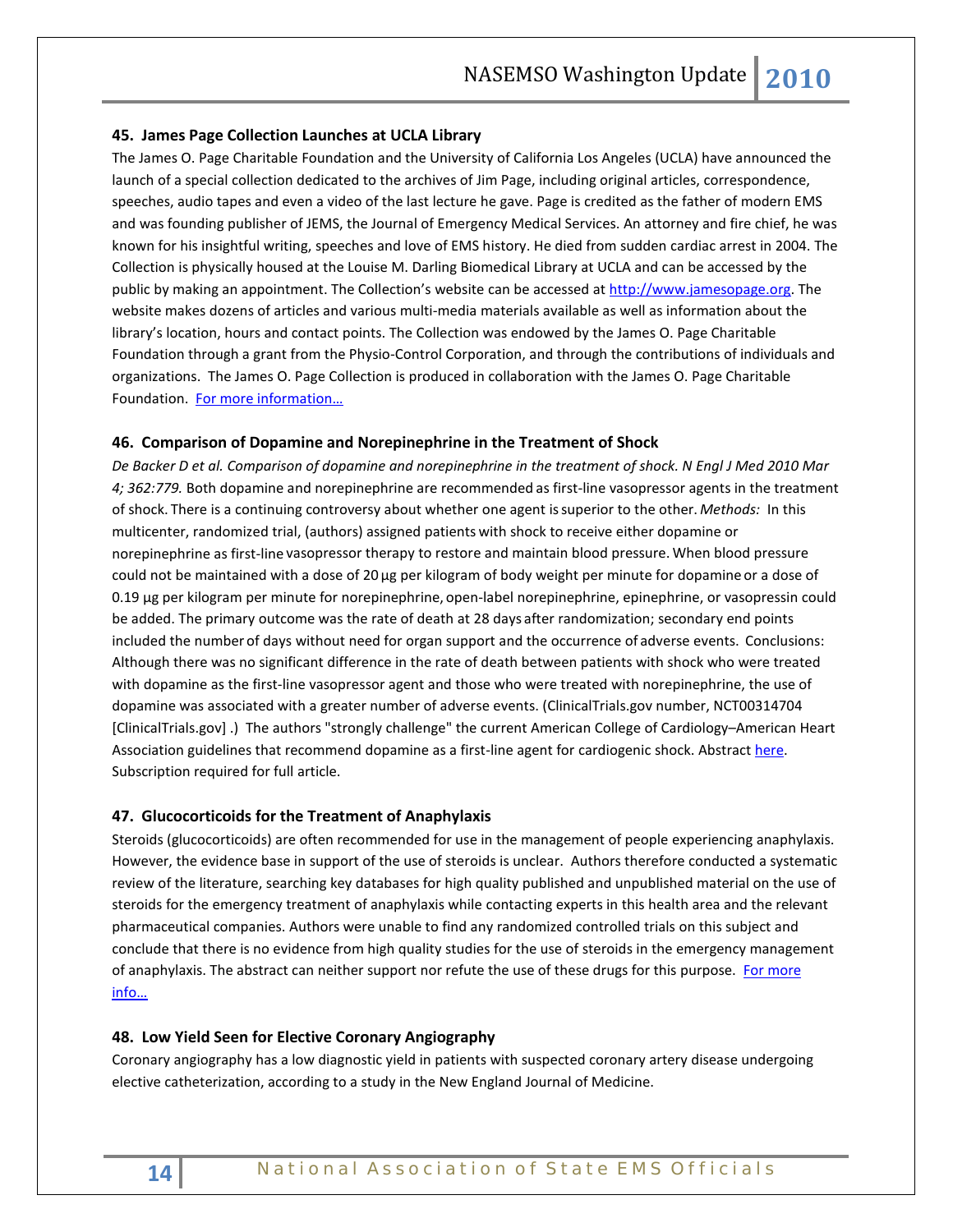Using a large U.S. registry, researchers examined postcatheterization diagnoses in some 400,000 patients undergoing elective procedures: only 38% had significant obstructive disease, and 39% had no coronary disease. Patients who had a positive result on noninvasive testing before catheterization (such as an electrocardiogram or stress testing) were moderately more likely to have obstructive disease than those who did not undergo such testing (41% vs. 35%). The authors conclude that current criteria for use of catheterization "need to be improved substantially." [NEJM article](http://content.nejm.org/cgi/content/short/362/10/886) (Free abstract; full text requires subscription) [NEJM editorial](http://content.nejm.org/cgi/content/short/362/10/943) (Subscription required)

#### **UPCOMING EVENTS**

### **\*\*\*STATEWIDE EMS CONFERENCES\*\*\***

\*TN EMSC: 2nd Annual EMS Star of Life Awards Dinner & Ceremony. May 11, 2010, 6 to 9 pm. Sheraton Nashville Downtown Hotel, Nashville, Tennessee Sponsor the Star of Life! – Nominations are due April 9, 2010. For sponsorship packets & more info go to[: www.tnemsc.org](http://www.tnemsc.org/)

\*Symposium by the Sea 2010. Sponsored by EMLRC and FCEP. .July 29 - August 1, 2010 Boca Raton, FL The Boca Raton Resort & Club. Go to<http://www.emlrc.org/sbs2010.htm> for more information.

Pennsylvania State EMS Conference. September 16-18 (with preconference sessions on September 14-15), 2010 at the Lancaster County Convention Center in Lancaster, PA. More information can be found a[t www.pehsc.org.](http://www.pehsc.org/)

\* TN 9th Annual Update in Acute & Emergency Care Pediatrics Conference. October 1-2, 2010. Wilderness At the Smokies Resort, Sevierville, Tennessee For more info go to: [www.tnemsc.org](http://www.tnemsc.org/)

PULSE CHECK 2010, the 55th Annual Educational Conference & Trade Show of the NYS Volunteer Ambulance & Rescue Association, will be held Thursday evening September 30, 2010 to Sunday morning October 3, 2010 at the Holiday Inn Albany on Wolf Road. Information is posted on the Association's web site at [www.nysvara.org.](http://www.nysvara.org/)

New Jersey Statewide Conference on EMS, Atlantic City November 11th - 13th 2010. For more information visit: [www.njemsconference.com](http://www.njemsconference.com/)

New Jersey METI Games. November 11th - 12<sup>th</sup>, 2010. For more information visit [www.njemsconference.com.](http://www.njemsconference.com/)

## **\*\*\*National Conferences and Special Meetings\*\*\***

\*HRSA/MCHB's Emergency Medical Services for Children Program will be hosting a webcast entitled: **State of All Hazards Preparedness for Children: Partnerships & Models for Merging Emergency Department & Disaster Preparedness Efforts Nationwide** on Wednesday, March 24, 2010; 1:00-2:30pm Eastern Please go to the following link to register and to download agenda and handouts related to this webcast. <http://www.mchcom.com/liveWebcastDetail.asp?leid=414>

EMS Education Implementation Webinar. March 24, 2010 3 pm. "**How to Use the Gap Analysis Template to Identify a State SOP and Other Materials**" More info including registration link a[t www.nasemso.org](http://www.nasemso.org/) as speakers and topics are confirmed.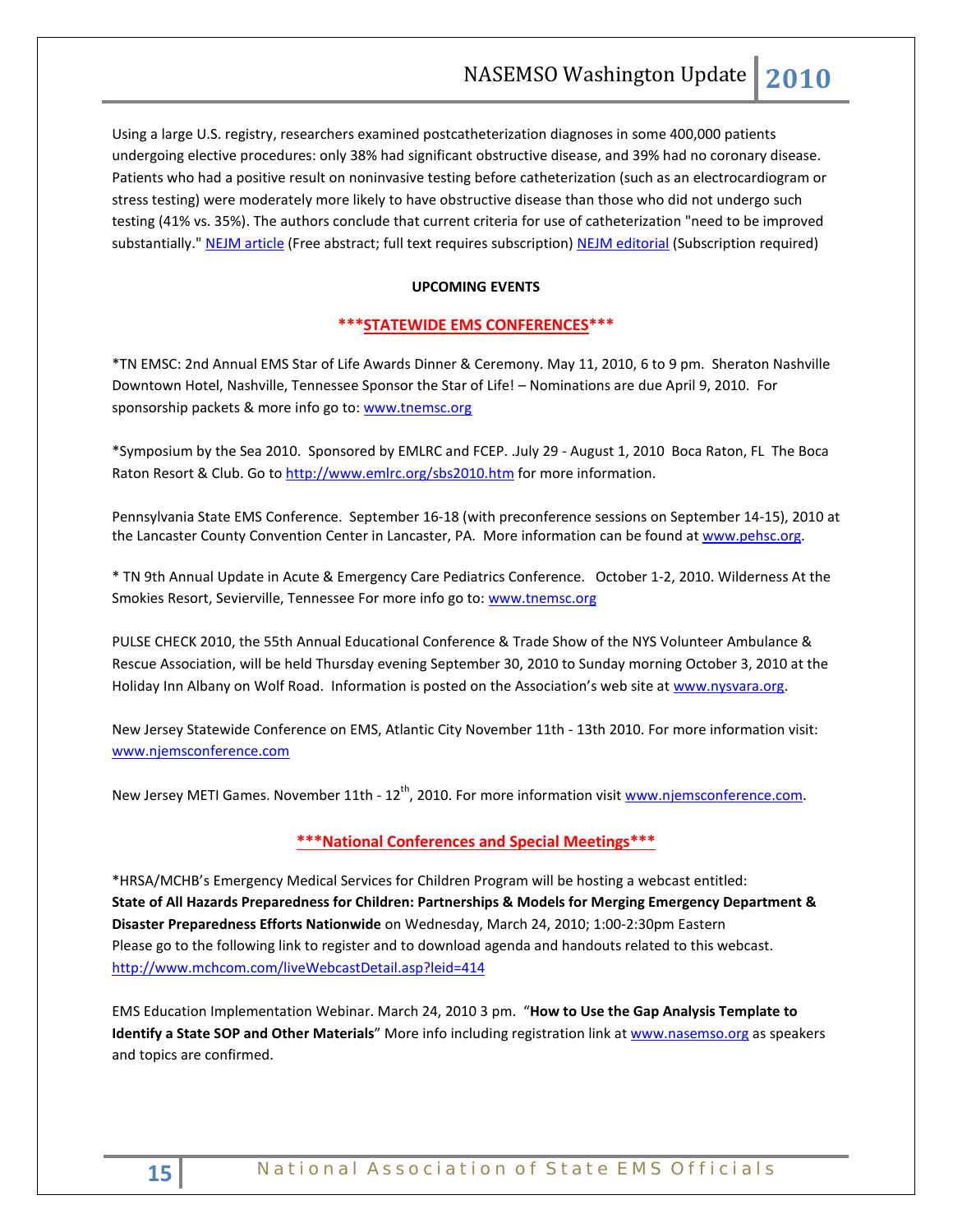EMSC Town Hall Conference Call. April 14, 2010 from 3:30 pm to 5:00 pm (eastern). The local number is (202) 476- 6338 or call toll-free dial (877) 355-6338 and enter EMSC (3672) for the meeting ID#.

EMS Education Implementation Webinar. April 21, 2010 @ 3 pm. "**Depth and Breadth: What Does It Mean to EMS Education?**" More info including registration link a[t www.nasemso.org](http://www.nasemso.org/) as speakers and topics are confirmed.

IAFC's Fire Rescue Med Conference. May 1-5, 2010. Orleans Hotel, Las Vegas, NV. For more information, go to [http://www.iafc.org/displaycommon.cfm?an=1&subarticlenbr=6.](http://www.iafc.org/displaycommon.cfm?an=1&subarticlenbr=6) 

EMS ON THE HILL DAY, May 3-4, 2010, Washington, D.C. Updates and more information on the event will be posted on the NAEMT web site, [www.naemt.org.](http://www.naemt.org/)

ITS America Annual Meeting and Exposition. May 3-5, 2010. Houston, TX. For more information go to [http://www.itsa.org/annualmeeting.html.](http://www.itsa.org/annualmeeting.html) 

2010 Integrated Medical, Public Health, Preparedness and Response Training Summit. May 12-16, 2010. Opryland Hotel, Nashville, TN. For more information—go to [http://guest.cvent.com/EVENTS/Info/Summary.aspx?i=3d37b6ef-7182-487c-a0d9-87287aaa50ef.](http://guest.cvent.com/EVENTS/Info/Summary.aspx?i=3d37b6ef-7182-487c-a0d9-87287aaa50ef)

EMS Education Implementation Webinar. May 19, 2010 @ 3 pm. "**Who Should Teach: Identifying Instructor Qualifications for Using the New Education Standards**" More info including registration link at [www.nasemso.org](http://www.nasemso.org/) as speakers and topics are confirmed.

National EMS Week 2010. May 16 thru May 22 with May 19 set aside as Emergency Medical Services for Children (EMSC) Day. [Order Your 2010 EMS Week Planner \(Kit\) Here.](http://www.acep.org/WorkArea/linkit.aspx?LinkIdentifier=ekfrm&ItemID=43322)

ACEP 2010 Leadership and Advocacy Conference. May 16-19, 2010. Washington, DC. Go t[o www.acep.org](http://www.acep.org/) for more information.

Joint NASEMSO Mid-Year/EMSC Grantee Meeting. May 25-27, 2010. Doubletree Hotel, Bethesda, MD. More info a[t www.nasemso.org.](http://www.nasemso.org/) 

Institute of Medicine Forum on Medical and Public Health Preparedness for Catastrophic Events. June 9-10, 2010. Washington, DC. See<http://www.iom.edu/en/Activities/PublicHealth/MedPrep.aspx> for more information.

EMS Education Implementation Webinar. June 23, 2010 @ 3 pm. "**Developing Standards Based Instruction**" More info including registration link a[t www.nasemso.org](http://www.nasemso.org/) as speakers and topics are confirmed.

EMSC Town Hall Conference Calls 3:30 pm to 5:00 pm (eastern) July 14, 2010. The local number is (202) 476-6338 or call toll-free dial (877) 355-6338 and enter EMSC (3672) for the meeting ID#.

EMS Education Implementation Webinar. July 21, 2010 @ 3 pm. "**How Does Program Accreditation Improve the Quality of EMS Education?** " More info including registration link at [www.nasemso.org](http://www.nasemso.org/) as speakers and topics are confirmed.

Pinnacle 2010. July 26-30, 2010. Sheraton San Diego Hotel and Marina. San Diego, CA For more information, go to [www.pinnacle-ems.com.](http://www.pinnacle-ems.com/)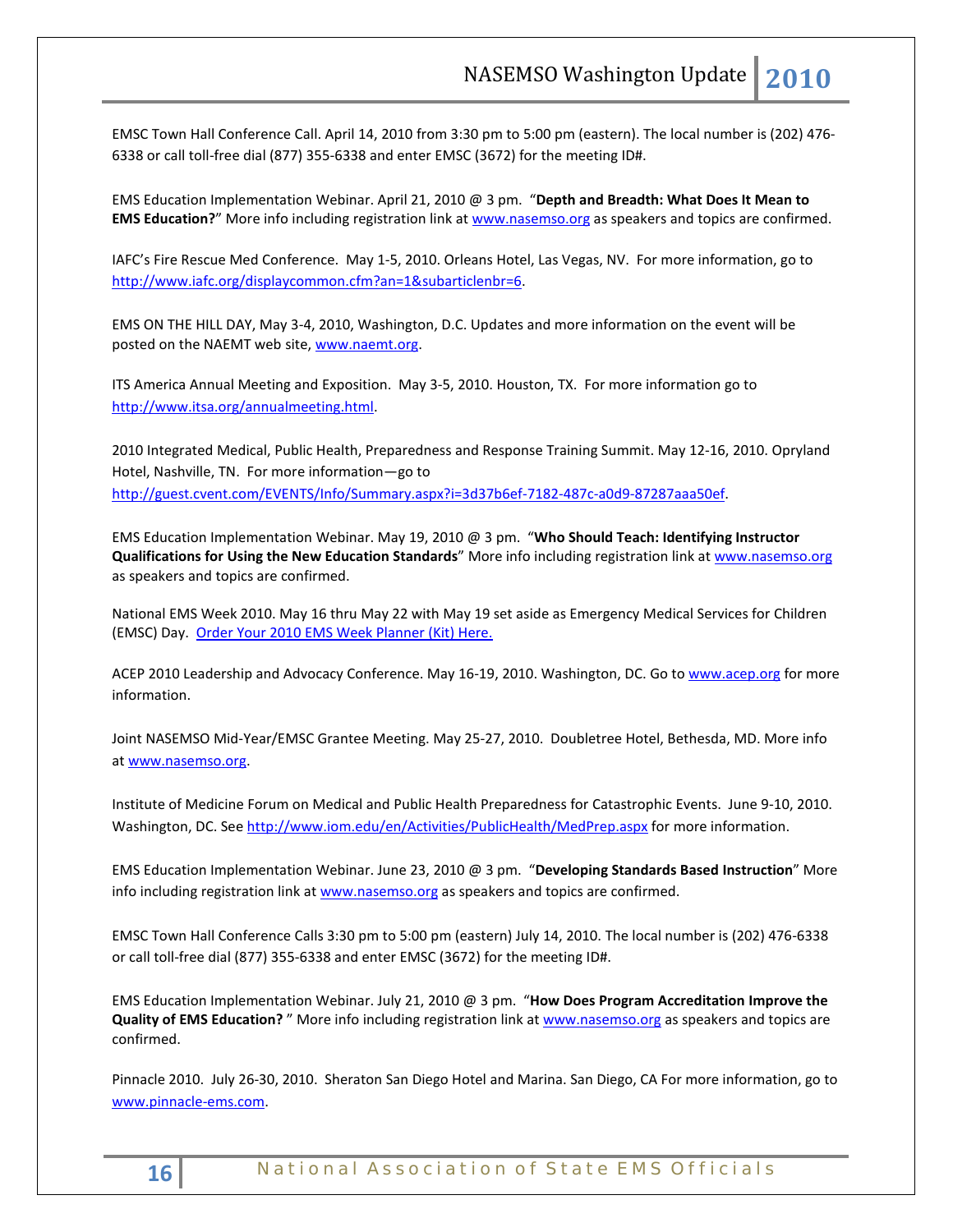6<sup>th</sup> International Roundtable on Community Paramedicine. August 9-13, 2010, Vail CO. For more information, go to [http://www.ircp.info/.](http://www.ircp.info/)

EMS Education Implementation Webinar. August 25, 2010 @ 3 pm. "**Identifying Methods to Measure Cognitive, Psychomotor, and Affective Competency**" More info including registration link at [www.nasemso.org](http://www.nasemso.org/) as speakers and topics are confirmed.

15<sup>th</sup> Annual NAEMSE Symposium. September 7-12, 2010. Renaissance Hotel & Convention Center in Schaumburg, IL. For more information, go t[o http://www.naemse.org/symposium.](http://www.naemse.org/symposium) 

EMS Education Implementation Webinar. September 15, 2010 @ 3 pm. "**Progression/Regression Strategies: Models of Success.**" More info including registration link at [www.nasemso.org](http://www.nasemso.org/) as speakers and topics are confirmed.

ENA Annual Meeting. San Antonio Convention Center, San Antonio, TX. General Assembly September 22-34, Scientfic Assembly September 23-25, 2010. Go to [www.ena.org](http://www.ena.org/) for more information.

NAEMT Annual Meeting at EMS EXPO 2010 - Sept. 27 – Oct. 1, 2010. Dallas Convention Center, Dallas, TX. For more information, go to [http://www.firehouseevents.com/.](http://www.firehouseevents.com/)

ACEP Scientific Assembly 2010. September 28 - October 1, 2010. Mandalay Bay, Las Vegas, NV. For more information, go to www.acep.org.

Institute of Medicine Forum on Medical and Public Health Preparedness for Catastrophic Events. October 6-7, 2010. Washington, DC. See<http://www.iom.edu/en/Activities/PublicHealth/MedPrep.aspx> for more information.

NASEMSO Annual Meeting. October 10-15, 2010, Norfolk Marriott Waterside/Waterside Convention Center Norfolk, Virginia. More info available at [www.nasemso.org.](http://www.nasemso.org/) Sponsorship and exhibitor information [now available.](http://www.nasemso.org/Meetings/Annual/NASEMSO2010Sponsors-Exhibitors.asp)

2010 Air Medical Transport Conference October 11-13, 2010. Ft. Lauderdale, FL. For more information, go to [www.aams.org.](http://www.aams.org/) 

EMS Education Implementation Webinar. October 20, 2010 @ 3 pm. "**System Update: 2010 NASEMSO Survey**  Results." More info including registration link at [www.nasemso.org](http://www.nasemso.org/) as speakers and topics are confirmed.

EMS Education Implementation Webinar. November 22, 2010 @ 3 pm. "**The Role of National Certification in Implementing the EMS Education Agenda.**" More info including registration link at [www.nasemso.org](http://www.nasemso.org/) as speakers and topics are confirmed.

ECCU 2010. Emergency Cardiac Care Update, December 8-11, 2010. San Diego, CA. Sponsored by the Citizen CPR Foundation. For more information, go t[o http://eccu2010.com/.](http://eccu2010.com/)

**See more EMS Events on NASEMSO's web site at<http://www.nasemso.org/Resources/Calendar/index.asp>**